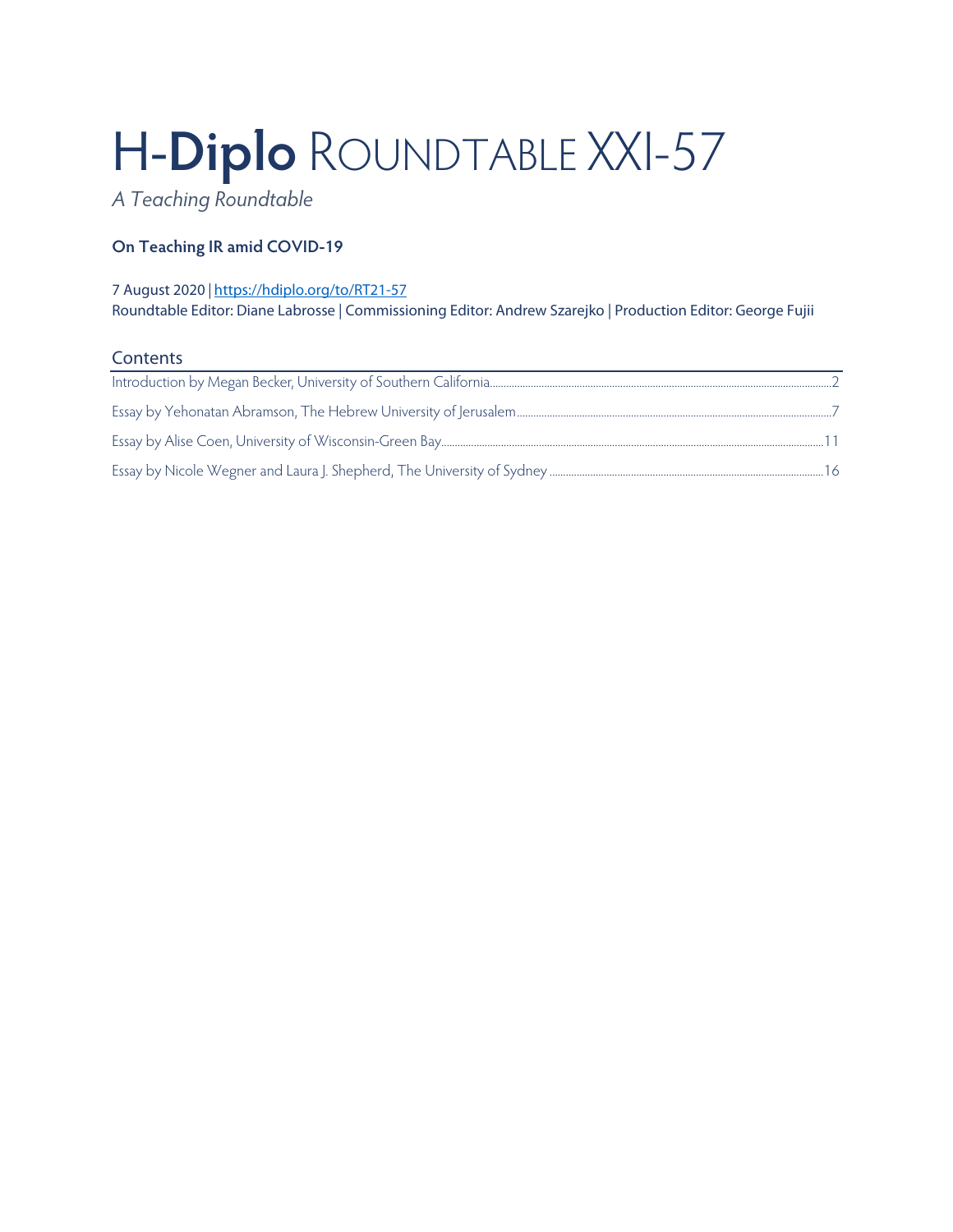# Introduction by Megan Becker, University of Southern California

## <span id="page-1-0"></span>*A Semester Interrupted*

n our universities, we are tasked with cultivating the next generation of informed and engaged citizens. This can be a challenge in the best of circumstances, but with the backdrop of COVID-19, many of those challenges are amplified. We are in the midst of a global pandemic. We are all concerned about our health, financial circumstances, and overall In our universities, we are tasked with cultivating the next generation of informed and engaged citizens. This can be a challenge in the best of circumstances, but with the backdrop of COVID-19, many of those challenges ar effects more than others. Faculty and students and, by extension, the life of the university, are expected to carry on.

I was last on campus on March 11<sup>th</sup>, 2020. My institution, the University of Southern California, had just announced a 'test-run' for remote learning to give faculty some practice using video-conferencing software. It was a few days before spring break, with the university acknowledging the possibility that students would not be returning to campus (they did not). From my campus office, I lectured on research ethics to a large introductory class, making awkward attempts at engagement using chat boxes and online polls. I discussed the opportunities for international cooperation around COVID-19 with students in a course on the United Nations, their faces situated in a grid on my laptop screen. This was certainly not the same experience as my usual face-to-face classes.<sup>[1](#page-1-1)</sup>

Essayists Nicole Wegner and Laura J. Shepherd note that "This is not online education, this is education in an emergency."—a now-familiar mantra repeated amongst my friends and colleagues. [2](#page-1-2) When well-planned and executed, online education is just as effective as face-to-face instruction. This was not the world that many of my colleagues and I were living in. None of us had taught online before, nor had we received much training, beyond some university-produced videos on how to use the Zoom video-conferencing platform, nor did we have much time to make the transition to remote delivery of our courses. We scrambled to adjust our approaches to and expectations for learning.[3](#page-1-3) We monitored #COVIDcampus on Twitter<sup>[4](#page-1-4)</sup> and exchanged articles on asynchronous versus synchronous delivery of material<sup>[5](#page-1-5)</sup> and supporting the mental health of both ourselves and our students. $^6$  $^6$  Like many of us in this moment, in many areas of our lives, we made do.

<span id="page-1-2"></span><sup>2</sup> See also, Charles Hodges, Stephanie Moore, Barb Lockee, Torrey Trust, and Aaron Bond, "The Different Between Emergency Remote Teaching and Online Learning," *Educause Review* (blog), 27 March 2020[, https://er.educause.edu/articles/2020/3/the](https://er.educause.edu/articles/2020/3/the-difference-between-emergency-remote-teaching-and-online-learning)[difference-between-emergency-remote-teaching-and-online-learning.](https://er.educause.edu/articles/2020/3/the-difference-between-emergency-remote-teaching-and-online-learning)

<span id="page-1-3"></span><sup>3</sup> Rebecca Barrett-Fox, "Please Do a Bad Job of Putting Your Courses Online," *Any Good Thing* (blog), 12 March 2020, [https://anygoodthing.com/2020/03/12/please-do-a-bad-job-of-putting-your-courses-online/.](https://anygoodthing.com/2020/03/12/please-do-a-bad-job-of-putting-your-courses-online/)

<sup>4</sup> To find all tweets using this hashtag, see here[: https://twitter.com/search?q=COVIDcampus.](https://twitter.com/search?q=COVIDcampus)

<span id="page-1-5"></span><span id="page-1-4"></span><sup>5</sup> Daniel Stanford, "Videoconferencing Alternatives: How Low Bandwidth Teaching Will Save Us All," *Iddblog* (blog), *Center for Teaching and Learning at DePaul University*, 16 March 2020[, https://www.iddblog.org/videoconferencing-alternatives-how-low](https://www.iddblog.org/videoconferencing-alternatives-how-low-bandwidth-teaching-will-save-us-all/)[bandwidth-teaching-will-save-us-all/.](https://www.iddblog.org/videoconferencing-alternatives-how-low-bandwidth-teaching-will-save-us-all/)

<span id="page-1-6"></span><sup>6</sup> Jessica Calarco, "Adjusting Expectations for Empathy and Equity in the Wake of COVID-19," *Scatterplot* (blog), 12 April 2020[, https://scatter.wordpress.com/2020/04/12/adjusting-expectations-for-empathy-and-equity-in-the-wake-of-covid-19/.](https://scatter.wordpress.com/2020/04/12/adjusting-expectations-for-empathy-and-equity-in-the-wake-of-covid-19/)

<span id="page-1-1"></span><sup>&</sup>lt;sup>1</sup> Beyond the obvious differences, one of the factors that has driven dissatisfaction with the transition to synchronous online lectures is 'Zoom fatigue.' For an explanation of some of the psychology behind this phenomenon, see Jeremy Bailenson, "Why Zoom Meetings Can Exhaust Us," *Wall Street Journal,* 3 April 2020[, https://www.wsj.com/articles/why-zoom-meetings-can-exhaust-us-](https://www.wsj.com/articles/why-zoom-meetings-can-exhaust-us-11585953336)[11585953336.](https://www.wsj.com/articles/why-zoom-meetings-can-exhaust-us-11585953336)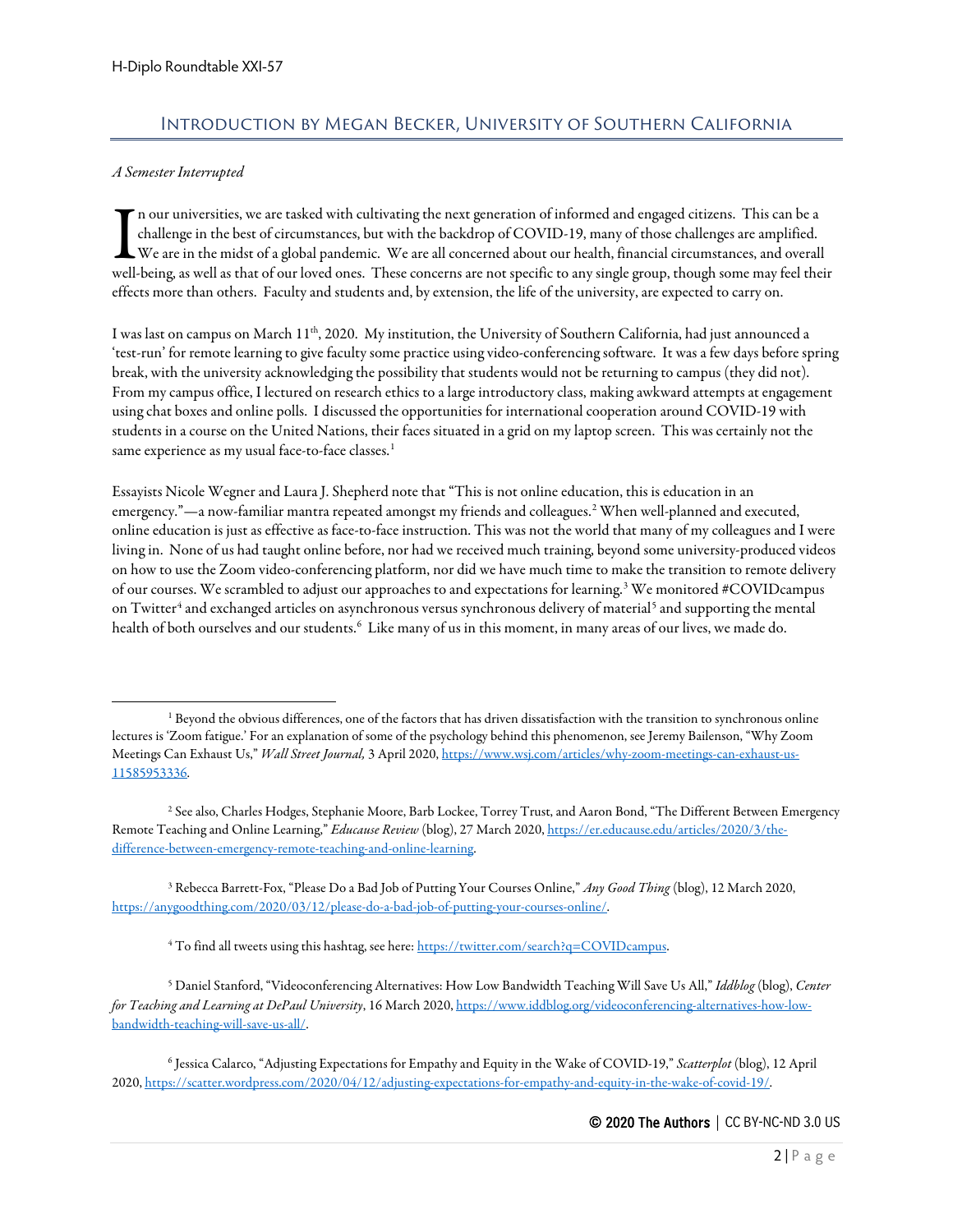### *What Next?*

Now that the regular school year has wrapped up, many questions remain regarding university education will look like in the new semester, particularly at residential colleges. Is there sufficient infrastructure and policy in place to support the safe return of students to campus? $^7\,$  $^7\,$  $^7\,$  Will face-to-face classes resume, will we continue with online teaching, or both? $^8\,$  $^8\,$  $^8\,$  What will we do in the case of a second wave?<sup>[9](#page-2-2)</sup> In the United States, in particular, the answers to these questions given by university administrators are driven just as much by concerns regarding the financial viability of these institutions and, for many public institutions, politics, as they are by concerns for the education and health of our communities.<sup>[10](#page-2-3)</sup>

This may be a moment of reckoning, a chance for us to acknowledge the ways in which both we, as educators, and our institutions have been failing to fulfill our organizational mission and to act in ways that benefit all of our students. To focus on the role of individual faculty members: We must consider that learners face individual challenges that may hinder their success in our courses, that our approaches to content and assessment may not be accessible or inclusive, and that we need to put greater effort into contextualizing current events in a meaningful way. While each of these considerations was just as important in 2019, the last few months have brought our deficiencies into greater relief. Now is our opportunity to move beyond education in an emergency.

Each piece in this symposium is meant to help us make sense of our new educational environment and identify areas for change in our pedagogy, both large and small. They share some common threads. While coming from different countries and different institutional contexts, the authors, Yehonatan Abramson, Alise Coen, and Wegner and Shepherd, all provide perspectives on the specific types of challenges students and faculty face in operating outside the traditional classroom space, on principles that we can use to guide changes to our pedagogical approaches moving forward, and on concrete ways that we can implement those changes in our courses.

#### *Changes in Circumstances*

One of the themes highlighted by multiple authors in this forum is the vulnerability of the participants in our remote learning experiment. While the classroom provides a public space for meaningful dialogue, remote learning brings that engagement into our private spaces.[11](#page-2-4) With the synchronous video-conferencing that is being encouraged by many institutions because it most closely mimics the classroom, we see into each other's homes. This may be uncomfortable or even threatening for students and faculty, and pose a serious limitation on the conversations we can have and the engagement we might foster.

We also face more practical challenges, as students and faculty may lack access to the necessary technology (computers, highspeed internet) to participate, the quiet needed to do their work, and the time to complete that work when they are facing

<span id="page-2-0"></span><sup>7</sup> "The Great Reopening Debate" *The Chronicle of Higher Education,* 18 June 2020[, https://www.chronicle.com/article/The-](https://www.chronicle.com/article/The-Great-Reopening-Debate/249014)[Great-Reopening-Debate/249014.](https://www.chronicle.com/article/The-Great-Reopening-Debate/249014)

<span id="page-2-1"></span><sup>8</sup> Educause Learning Initiative, "Seven Things You Should Know About the Hyflex Model," *Educause* (blog), 9 November 2010[, https://library.educause.edu/resources/2010/11/7-things-you-should-know-about-the-hyflex-course-model.](https://library.educause.edu/resources/2010/11/7-things-you-should-know-about-the-hyflex-course-model)

<span id="page-2-2"></span><sup>9</sup> Shawn Hubler, "College Calendars in the Pandemic: No Fall Break and Home by Thanksgiving," *New York Times,* 19 May 2020, [https://www.nytimes.com/2020/05/19/us/coronavirus-college-fall-semester.html.](https://www.nytimes.com/2020/05/19/us/coronavirus-college-fall-semester.html)

<span id="page-2-4"></span><span id="page-2-3"></span><sup>10</sup> Katherine Paxson, "College Campuses Must Re-Open in the Fall. Here's how we do it." *New York Times,* 26 April 2020, [https://www.nytimes.com/2020/04/26/opinion/coronavirus-colleges-universities.html.](https://www.nytimes.com/2020/04/26/opinion/coronavirus-colleges-universities.html)

<sup>11</sup> The piece by Wegner and Shepherd provides a useful lens for thinking about issues of privacy and engagement.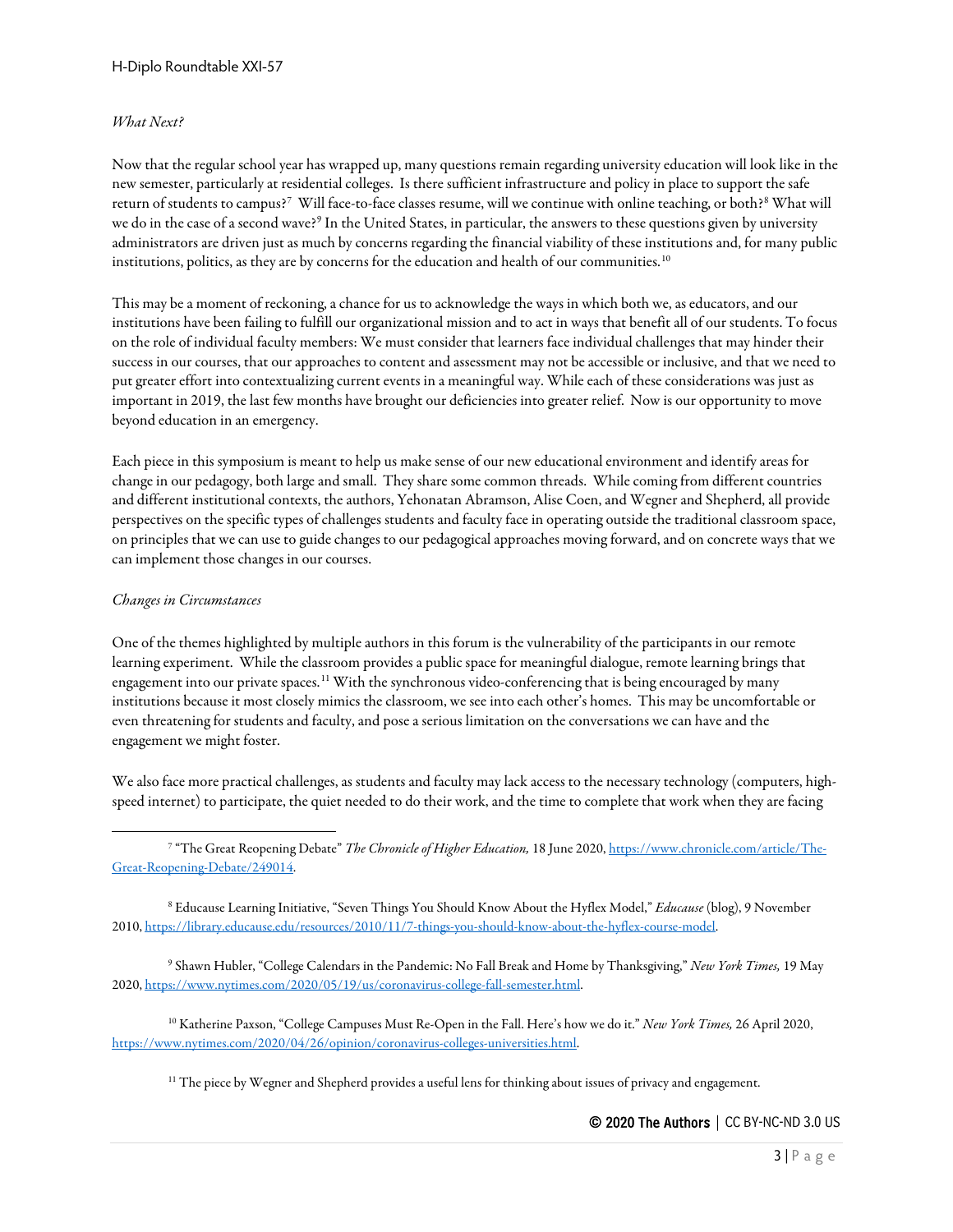other demands, such as caregiving responsibilities. [12](#page-3-0) These practical challenges are only compounded by the fact that members of marginalized groups have been disproportionately affected by the pandemic. While higher education in the U.S. has been lauded as a driver of social mobility, COVID-19 has made racial and class divides more apparent.<sup>[13](#page-3-1)</sup> Without access to support services on campus, many students are left to do without the things they need to learn and thrive.

## *Changes in Pedagogy*

Addressing these vulnerabilities in a meaningful fashion will require widespread action and advocacy in our institutions and in our governments. Cognizant of how this type of activity will take time and coordinated effort, [14](#page-3-2) what can we do to address these challenges in our (largely virtual) courses in the meantime? The authors in the forum suggest a few guiding principles: sensitivity, compassion, feasibility, and flexibility. It is important to note that these are not just principles to guide our interactions with students, but also with ourselves.

First, we must be sensitive to the new reality that all of us are living. And that the reality of one day may be upended in the next. We must seek to understand our students' circumstances and unique challenges and have the self-awareness to understand how our own context is affecting our work in the classroom. We must assume that we do not always know the whole story.

Sensitivity in practice includes seeking out information about our students that will help us better serve them during this time. We can review college-level statistics on the proportions of students that are local, whether they hold full-time jobs, their socio-economic backgrounds, etc. in order better understand the general population. We can survey the students in our courses and ask them about their circumstances.<sup>[15](#page-3-3)</sup>

Sensitivity yields recognition of each individual's circumstances, but then we must act with compassion. We must recognize our common humanity and take actions that are constructive rather than punitive. We can create space for students to let us know if they're struggling and show understanding when they tell us their needs. We can make check-ins a regular part of our courses, whether during synchronous sessions, office hours, or one of the web platforms that we regularly use.<sup>[16](#page-3-4)</sup>

While sensitivity and compassion can guide our approach, our response also needs to reflect relevant resource constraints both our students' and our own. Feasibility should an important consideration in the design of our courses. Abramson

<span id="page-3-0"></span><sup>&</sup>lt;sup>12</sup> These challenges should come as no surprise. A recent survey of 167,000 US college students found that 39% were foodinsecure during the previous 30 days and 46% were housing-insecure during the previous year. See Baker-Smith, Christine, Vanessa Coca, Sara Goldrick-Rab, Elizabeth Looker, Brianna Richardson, and Tiffani Williams, "#RealCollege 2020: Five Years of Evidence on Campus Basic Needs Insecurity," 1 February 2020.

<span id="page-3-1"></span><sup>13</sup> Nicholas Casey, "College Made Them Feel Equal. The Virus Exposed How Unequal Their Lives Are," *New York Times*, 4 April 2020[, https://www.nytimes.com/2020/04/04/us/politics/coronavirus-zoom-college-classes.html.](https://www.nytimes.com/2020/04/04/us/politics/coronavirus-zoom-college-classes.html)

<span id="page-3-2"></span><sup>&</sup>lt;sup>14</sup> This is not to say that organizing amongst faculty to push for appropriate and equitable policies at their university or within the government is not a valuable endeavor, but rather to highlight the impact we can have in our interactions with our students. The topic of institutional adaptation during the pandemic could easily constitute its own forum.

<span id="page-3-3"></span><sup>&</sup>lt;sup>15</sup> It is helpful to ask about access to a computer/internet/private space, any caregiving or work responsibilities, and comfort with keeping their cameras on during synchronous sessions, among other topics. Faculty should also carefully consider whether they want students to submit surveys with their names (easier for follow-up) vs. anonymous responses (to preserve students' privacy).

<span id="page-3-4"></span><sup>&</sup>lt;sup>16</sup> Your universities learning management system may provide an appropriate place for this type of communication. I've also used Slack with success.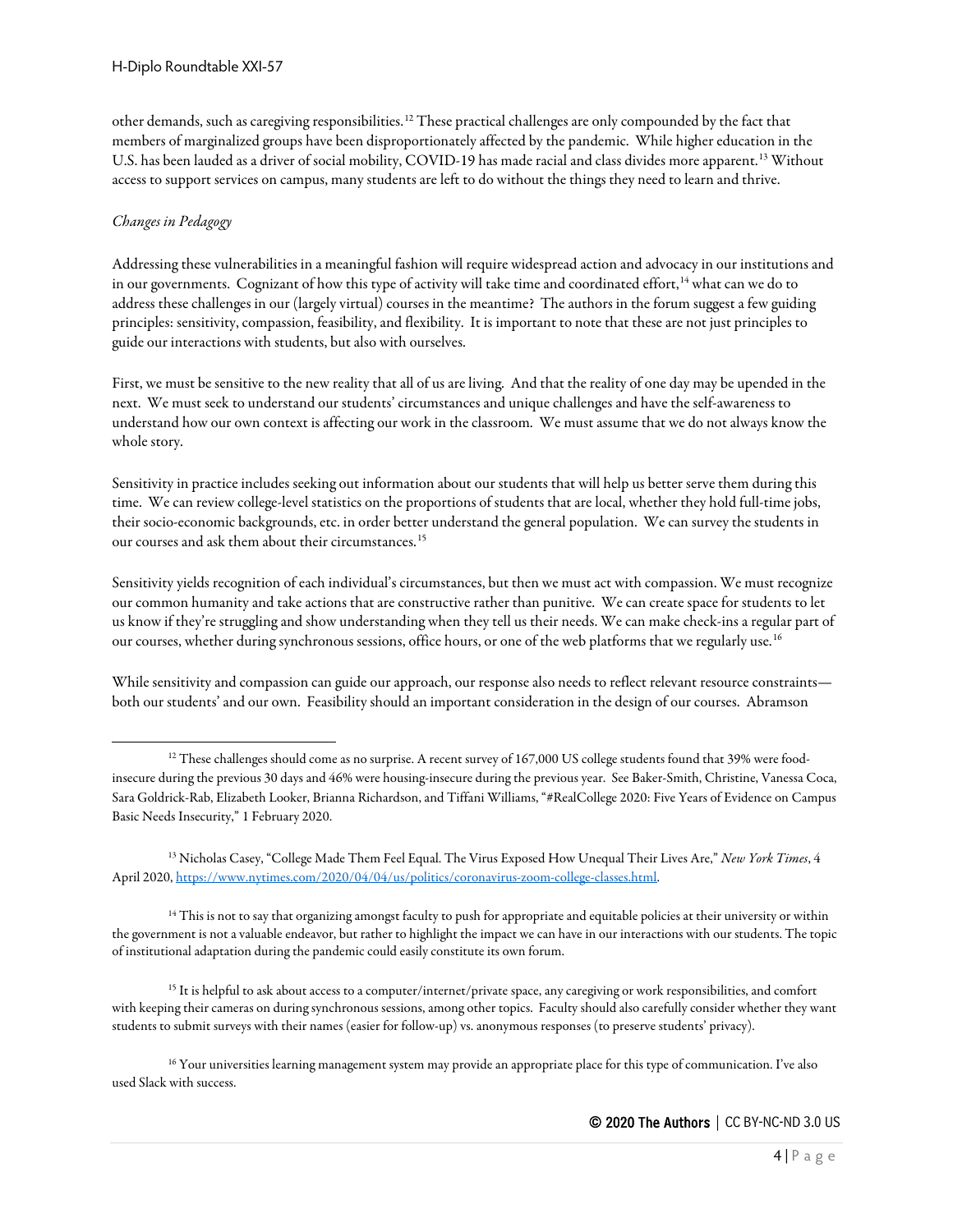astutely notes the best choices that we make in our courses may be those that are "*doable*, not *optimal*." There is a learning curve in teaching remotely and, even though most of us have had more time to prepare for this new modality than during spring's interrupted term, that does not mean that we can or should try to change everything at once. Sometimes small actions, with fewer bells-and-whistles can have a great impact. For example, with students potentially spread across time zones or lacking the time, technology, or attention to spend on Zoom all day, asynchronous work is likely to work best for the largest number of students.

Related to the idea of feasibility, reacting to the inevitable changes in circumstances caused by the pandemic will also require flexibility. While some faculty may have found a certain level of strictness helpful in managing student engagement and performance in pre-COVID times, those strategies can have unnecessarily negative effects on students now. Wegner and Shepherd offer some excellent suggestions in this regard, highlighting the principles of Universal Design for Learning and how allowing for multiple modes of access to and engagement with course material can enrich students' experiences. And Coen cites Dayal and Musgrave's<sup>[17](#page-4-0)</sup> concept of "responsible uncertainty," noting how a flexible approach in our pedagogical practice is not just about course policies, but also modeling how we deal with our own intellectual uncertainty when trying to understand a new phenomenon.

#### *Changes in Content*

As scholars with deep interests in the international arena, our expertise can help students better understand how COVID-19 is affecting societies across the globe and many of our course topics have direct connections to the issues we face today. It is unlikely that we teach a course where no connection can be made given that we teach on subjects like the histories and characteristics of pandemics, international public health, international cooperation to address transnational challenges, and how policymakers think about new and emerging threats. We cannot ignore the elephant in the room. Instead, we can highlight how our course topics and general areas of study can help students better understand current events.<sup>[18](#page-4-1)</sup>

Coen suggests going beyond updated course content. How can we integrate self-reflection into course assignments, asking students to think about the impact that recent events have had on them and how they have exposed 'layered vulnerabilities' both at home and abroad? Giving students that space can make their work in our courses feel more relevant and create connections that would not otherwise have been made. It can capture the reality that international events havelocal effects.

## *Moving Forward*

As we stare down the beginning of a new term, we would all do well to take moment to reflect upon our teaching and how we can update our strategies to meet the new challenges we facein a way that is sensitive, compassionate, feasible, and flexible. Our work as academics is to gather information, analyze it, and share our hard-won knowledge with others. That is what we do in our scholarship; it is what we do in our teaching. This forum is an opportunity to share pedagogical knowledge and generate ideas for moving forward during uncertain times.<sup>[19](#page-4-2)</sup> The essays can serve as a starting point for or an

<span id="page-4-2"></span><sup>19</sup> Many professional associations have repositories of teaching materials and have made recent updates to them incorporating information on remote learning and teaching topics related to COVID-19. See materials from the American Political Science Association, https://educate.apsanet.org; the International Studies Associatio[n https://www.isanet.org/Professional-](https://www.isanet.org/Professional-Resources/Teaching)

<span id="page-4-0"></span><sup>17</sup> Anjali Kaushlesh Dayal and Paul Musgrave, "Teaching Counterfactuals from Hell," *Peace Review: A Journal of Social Justice*  30:1 (2018): 23-31.

<span id="page-4-1"></span><sup>&</sup>lt;sup>18</sup> There is a balance to be struck here. In my own spring courses, I regularly used examples related the pandemic. During a check-in survey with my students, several noted that they wanted fewer current events, as they were in a state of 'COVID information overload.' This may become less relevant as time passes and people's media consumption habits change, but it is worth keeping in mind.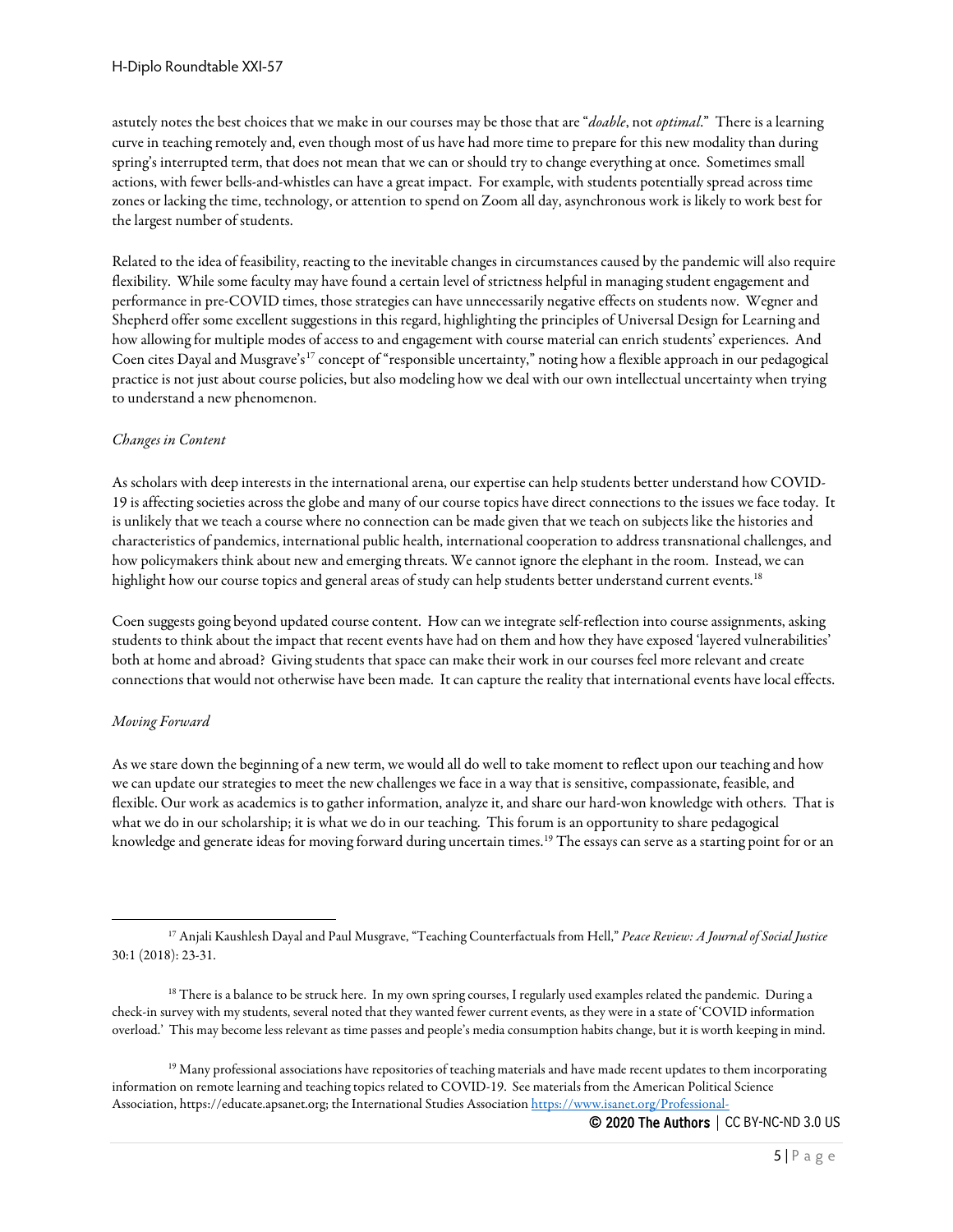addition to conversations about teaching amongst our colleagues. While our courses this fall will not be back to 'normal,' we can build on the knowledge we have gained to better meet the needs of our students and communities.

# Participants:

Megan Becker is an Assistant (Teaching) Professor of International Relations at the University of Southern California. In addition to teaching courses in international security, she works extensively with students in the Security Political Economy Lab (uscspec.org) and as the Principal Investigator of the National Science Foundation Research Experiences for Undergraduates Program "Data Science and the Political Economy of International Security." Her pedagogy research focuses on undergraduateresearch, mentorship, and methods education and has been published in *PS: Political Science and Politics* and the *Journal of Political Science Education.* 

Yehonatan Abramson is an Assistant Professor in the Department of International Relations at the Hebrew University in Jerusalem. He holds a Ph.D. from Johns Hopkins University, Baltimore, MD. His research interests include International Relations Theory, nationalism and religion, migration and diaspora politics, and critical security studies. Abramson's research has been published in peer-reviewed journals, such as the *European Journal of International Relations*, *Political Geography*, and the *Journal of Ethnic and Migration Studies*.

Alise Coen is Associate Professor of Political Science at University of Wisconsin-Green Bay. Her research interests include refugees, migration, human rights norms, identity, and U.S. foreign policy. Her work has appeared in *International Relations, Ethics & International Affairs, Politics & Religion,*and *The International Journal of Human Rights.* She is currently working on a book project about U.S. refugee responsibility-sharing. Her Twitter handle i[s @alise\\_coen.](https://twitter.com/alise_coen)

Laura J. Shepherd is an Australian Research Council Future Fellow and Professor of International Relations at the University of Sydney, Australia. Her primary research focuses on the United Nations Security Council's 'Women, Peace and Security' agenda and she has written extensively on the formulation of UNSCR 1325 and subsequent Women, Peace and Security resolutions. Laura is particularly interested in gender, security and violence, and she has strong interests in pedagogy and popular culture. She tweets fro[m @drljshepherd.](https://twitter.com/drljshepherd) 

Nicole Wegner is a postdoctoral research fellow in the Department of Government and International Relations at the University of Sydney, Australia. Her primary research focuses on gender, war, and militarization. She has published research on militarist myths related to international peacekeeping and is currently working on a collaborative project assessing veteran suicides in NATO militaries. Her Twitter handle is **@nlwegner**.

[Resources/Teaching;](https://www.isanet.org/Professional-Resources/Teaching) and the American Historical Association[, https://www.historians.org/teaching-and-learning/teaching-resources](https://www.historians.org/teaching-and-learning/teaching-resources-for-historians)[for-historians.](https://www.historians.org/teaching-and-learning/teaching-resources-for-historians)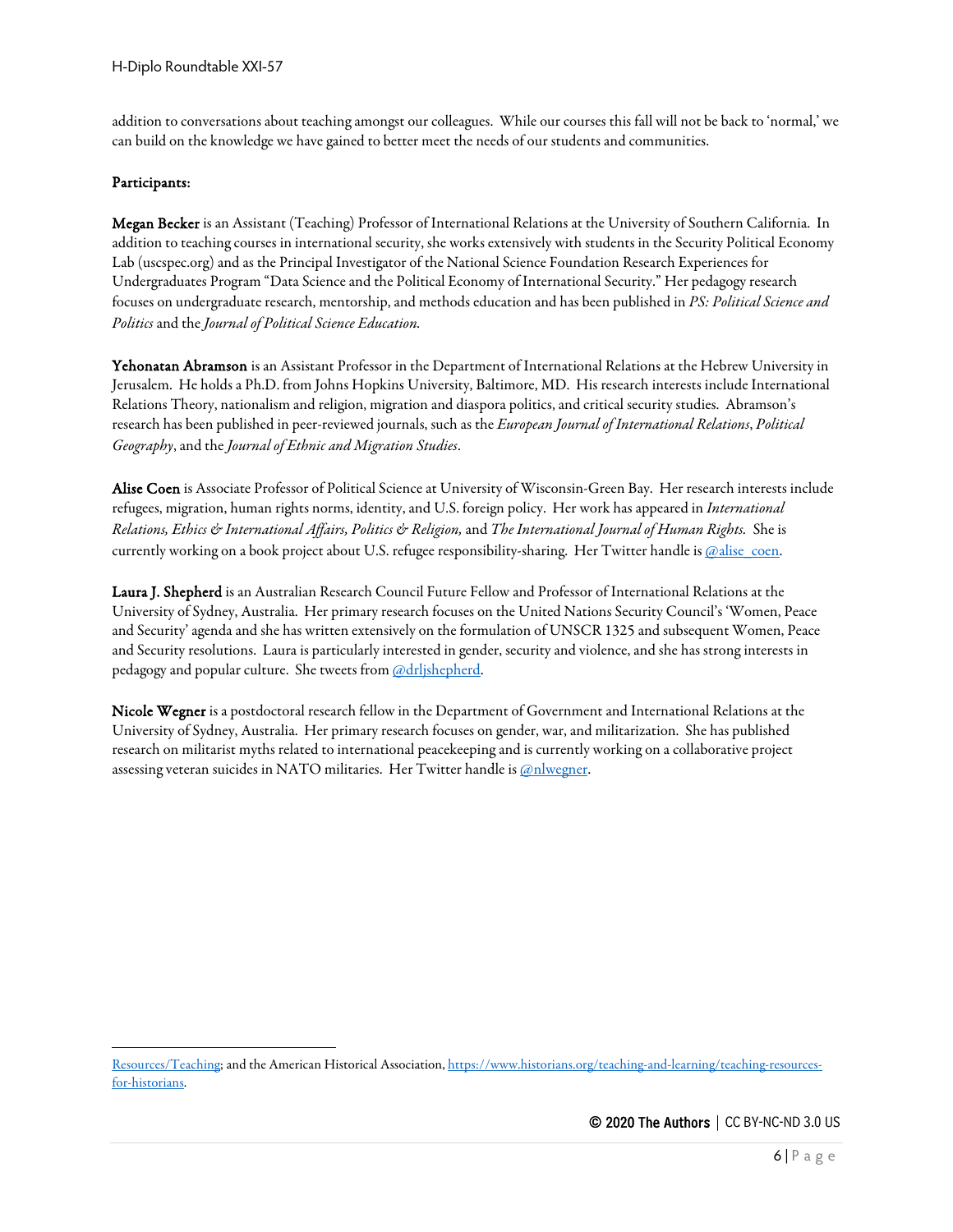# Essay by Yehonatan Abramson, The Hebrew University of Jerusalem

<span id="page-6-0"></span>eflecting on my process of adaptation to teaching IR courses during the coronavirus crisis is a slightly frustrating endeavor due to two main reasons. First, such reflection emphasizes the anxious and uncertain conditions under which the adaptation took place: I needed to make quick and abrupt decisions under conditions of uncertainty, with very little information, and without prior experience in online teaching. Second, at the point of writing, any reflection experience in online teaching. Second, at the point of writing, any reflection experience in online process feels incomplete, as the semester in Israeli universities is still ongoing, and I do not as of yet have feedback on the perspective of the students.

Still, in this essay, I would like to offer a preliminary reflection on my teaching choices in the two courses I teach at the Hebrew University of Jerusalem: an undergraduate elective course on *Critical Approaches to Security Studies* (about 40 students, equivalent to a US 300-level course) and an undergraduate seminar on *Diaspora in World Politics* (about 20 students, equivalent to a US 400-level course). Specifically, I discuss my decision-making process along three axes of change—technological, pedagogical, and substantive—paying particular attention to the context in which my decisions were made. This, I think, is an important caveat that I would like to stress: while I hope that my own experience can help enrich our discussion regarding teaching IR during the coronavirus crisis, my reflections are highly context-dependent.

In my case, the timing of the crisis (just before a new semester began), the content and size of my courses, and a highly diverse student body with different physical and emotional challenges have shaped the principles I followed in adapting to what became the new normal. In hindsight, three primary principles guided my decision-making process:

(1) Flexibility—I was trying to make decisions that were reversible without much interruption to the course but that also allowed the students some flexibility in their schedule.

(2) Sensitivity—during the process, I wanted to make sure to consider the possible needs and challenges faced by a highly diverse student body as well as my own difficulties during this time.

(3) Feasibility—following a quick but overwhelming experience with a plethora of online teaching options and tools, I decided to focus on teaching choices that are *doable* rather than necessarily optimal.

These are interwoven across all three axes of change, to which I now turn.

#### *Technology*

In contrast to many schools in the United States, the coronavirus crisis caught faculty members in Israeli universities just as the Spring semester was starting. Thus, rather than changing our mode of teaching in the middle of a semester, we had about a week to prepare and adjust our courses for a full online semester. This timing allowed my institution to quickly organize faculty workshops on operating various technological tools as well as to circulate resources on online pedagogy. On the technological front, two main decisions needed to be made. The first one was whether to teach asynchronous (prerecorded lectures), synchronous (livelectures), or some combination of the two (such as pre-recorded lectures and live discussions). The second was which online platform I would use (Zoom, Panopto, pre-recorded Powerpoint presentations, etc.).

Experimentation and consultation with peers were critical in the decision-making process. First, during the week before the semester started, I was trying to "play" with all possible platforms to check which one would allow myself and my students more flexibility. Second, I was considering the multiple challenges faced by the diverse student body at the Hebrew University: some do not have internet access, some take care of a family; some lost their jobs; some are distracted by the crisis; some are stuck abroad. Third, the narrow time window meant that my technological choice needs to be feasible and doable, both in terms of my expectations for myself and my students.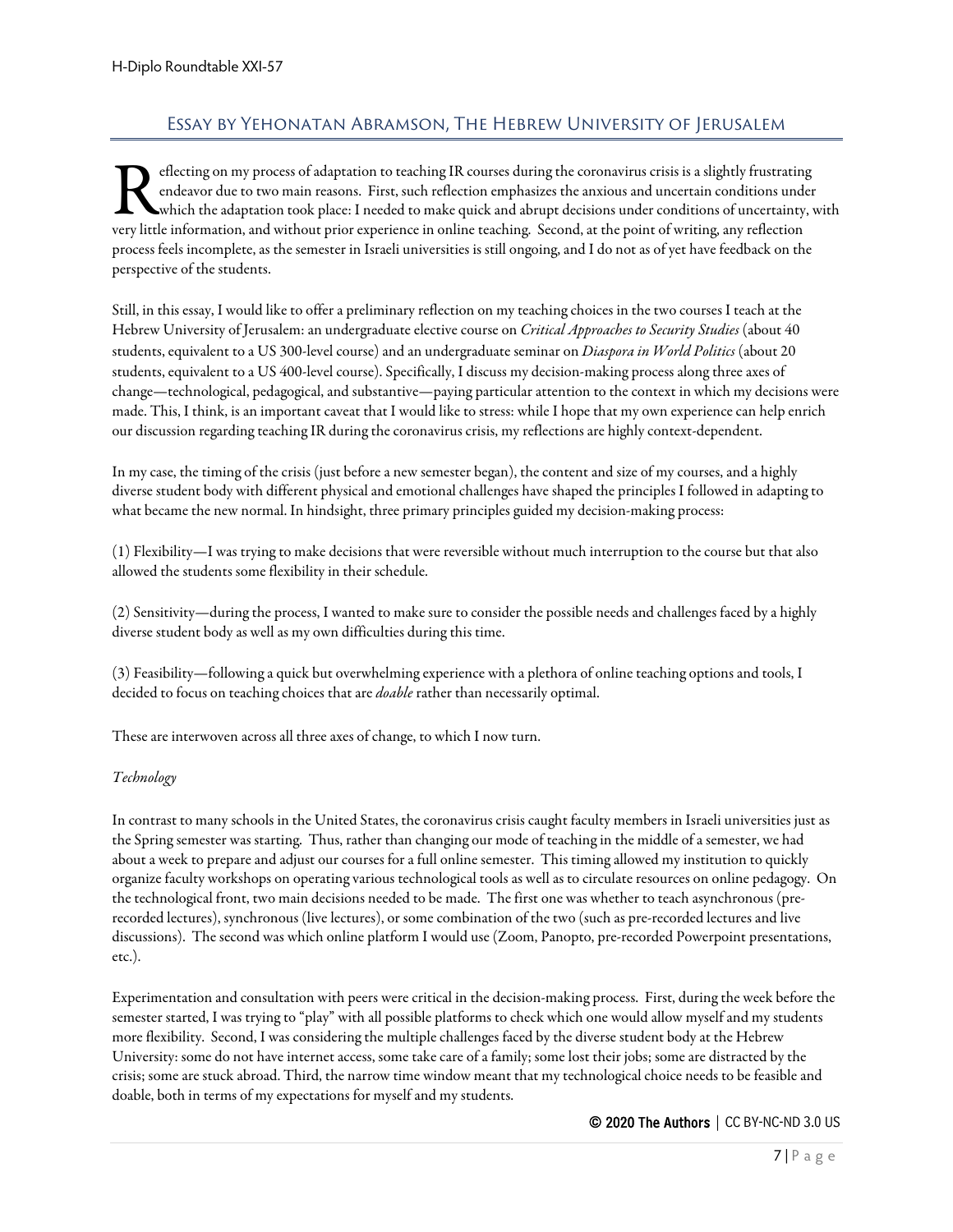The eventual decision—to teach synchronously and record all lectures—allowed me to balance these considerations. Students were able to join the online lecture but also to listen to it later. Meeting the students during the online sessions also allowed me to assess their situation, listen to their emotional needs, and follow up with those who do not attend. Finally, the choice to teach synchronously was also a matter of personal disposition and style, something I learned through the process of experimenting with pre-recorded lectures. This was also more practical in terms of my own time: when I was experimenting with pre-recorded lectures, I constantly stopped and restarted the recording whenever I felt something is not "perfect." While pre-recorded lectures could have been used me over the next few years, the hope at that time (early March 2020) was that we would resume teaching face-to-face relatively soon.

## *Pedagogy*

The realization that we needed to shift our courses to an online setting triggered a process of reflection on pedagogical strategies: How should I change my teaching technique? Should I change the assignments? If so, how? How could I trigger discussion without face-to-face interaction? After contemplation and consultation with online sources and peers, I decided that 'less is more'—if I were to implement changes, I should do only minor ones but do them well. Also here, what guided me was my desire to make choices that were sensitive and feasible but that also allowed flexibility, particularly in terms of schedule.

Therefore, I have only slightly adjusted my pedagogical strategies. First, I divided my lectures into smaller 15-20 minutes sections. Second, I included "teaser" questions at the beginning or end of each section. Third, I incorporated additional tools (such as Kahoot!) to break the format of lectures and discussion. These changes did not require much time but had the potential to improve the concentration and engagement of the students with the material.

Additionally, I adapted the assignments required for the course. I removed the part of the grade that is related to attendance and participation, knowing that the circumstances as well as the online environment might make it harder for some students to fulfill this requirement. While the language on the syllabus encourages attendance and participation, I did not want to penalize those students who could not attend the synchronous lecture or those who did not have stable access to an internet connection.

I also replaced the take-home mid-term exam with smaller assignments throughout the semester, requiring students to write a report on three reading assignments of their choosing (but from different weeks on the syllabus). While a take-home exam could still take place when one is teaching online, the rationale behind this change was to allow the students some flexibility during the semester but to increase their direct engagement with the material. I still do not have the evaluations of the students regarding the course, so it might be too early to assess whether this was a better decision from their perspective.

#### *Substance*

The next broad question was whether and how to incorporate the pandemic into my existing courses. For me, the answer was clear from the beginning—I did not want to teach IR in a way that is disconnected from the unfolding global events. I strove to use IR insights and conceptual tools to make space for thinking and understanding different processes and responses that are related to the pandemic.

One of my courses—*Critical Approaches to Security Studies*—already includes materials that speak directly to issues of global health and pandemics. Therefore, I quickly compiled an additional reading list to provide those who are interested with reading materials as well as to open a conversation on issues not discussed in the Israeli media, such as pandemics and inequality, pandemics and migration, or pandemics and scientific expertise.<sup>[1](#page-7-0)</sup> For instance, when teaching securitization, we

<span id="page-7-0"></span><sup>&</sup>lt;sup>1</sup> Dr. Yehonatan Abramson, "IR and Pandemics-Reading Resources. Prepared for the course Critical Approaches to Security Studies," 14 March 2020[, https://drive.google.com/file/d/1khed9xJd0U4fSFqSnAyt8CKqTKM\\_kMOZ/view.](https://drive.google.com/file/d/1khed9xJd0U4fSFqSnAyt8CKqTKM_kMOZ/view)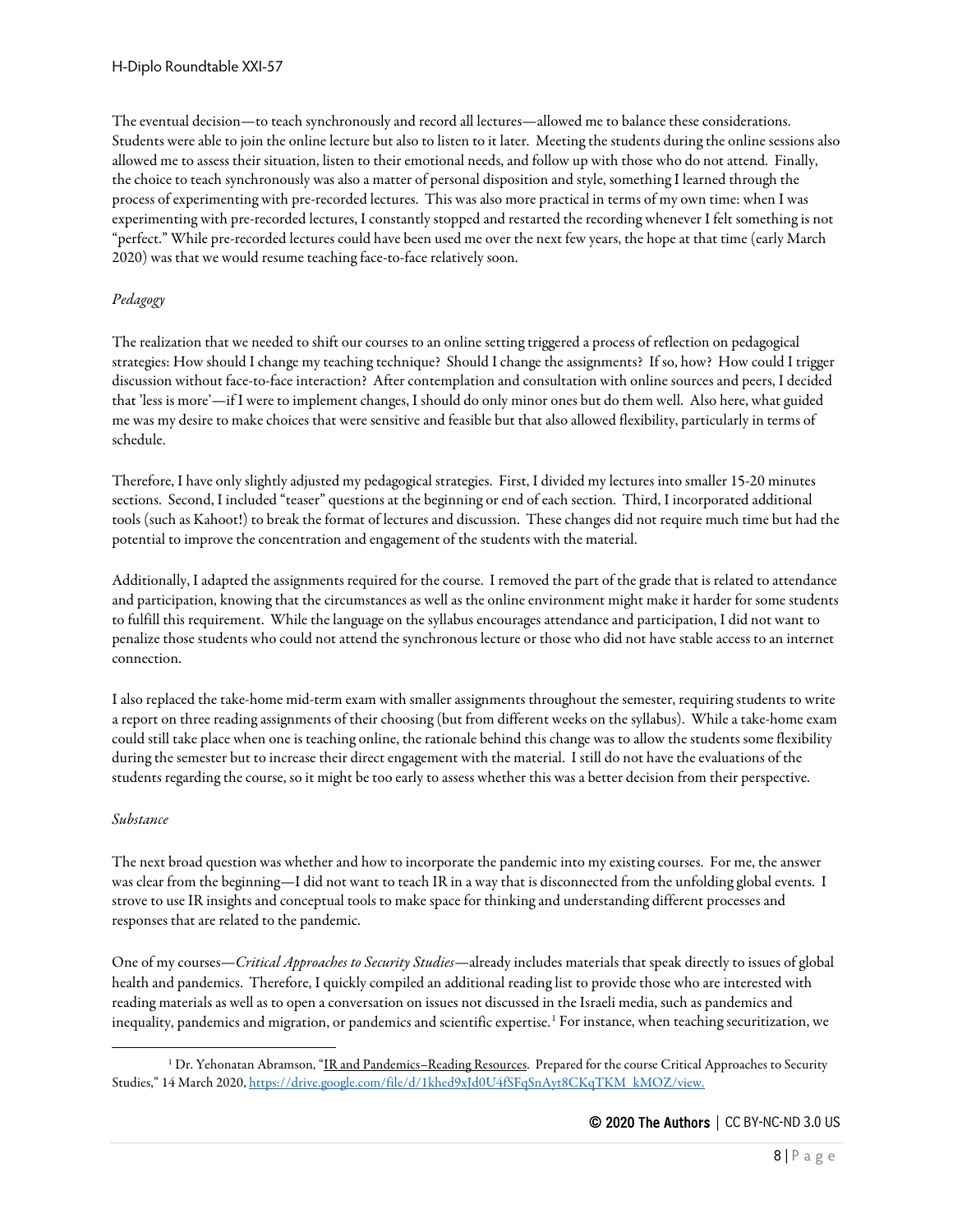discussed the Israeli Prime Minister's speeches regarding the 'body politic' and the construction of the virus as an enemy to it. When focusing on post-colonial approaches, we discussed international hierarchies, access to health, and the uneven construction of 'health risks.'

My other class—*Diaspora in World Politics*—is less related to the coronavirus crisis and indeed, I did not change the topics of the syllabus nor its readings. Instead, I initiated three conversations that connected the pandemic with the material. The first one was a discussion of the pandemic and refugees (that by some definitions could constitute diaspora), the second considered the 'duty of care' that states presumably have vis-à-vis their citizens abroad,<sup>[2](#page-8-0)</sup> and the third one involved possible changes in transnational engagement, especially in the relationship between Israel and its Jewish diaspora.

In other words, the richness of IR provided me with much flexibility to recalibrate the content of my courses but in a feasible way that did not require me to transform entire lectures. So far, from my assessment of the students' reactions, they seem to be very much engaged when discussing 'coronavirus' affairs. They often bring additional examples from their knowledge or experience with the pandemic.

# *Conclusion*

The question of how to 'best'adapt one's teaching in IR during the coronavirus crisis cannot be answered without paying attention to our particular context. Thus, my experience and decisions were very much shaped by the timing of the crisis, the diverse student body, the topics of my courses, and my personal style as an instructor. I do hope, however, that the principles of flexibility, sensitivity, and feasibility can travel well across different contexts.

If I am pushed to think of broad lessons I learned during my adaptation process, I cannot help but wonder whether these are corona-specific or whether the crisis just clarified some lessons that should also guide us during routine times. In any case, my own lessons are summarized below:

1) Sometimes 'less is more': The principle of feasibility cuts across the three issues mentioned above—technology, pedagogy, and substance. During a rapid, uncertain, and evolving crisis, our expectations for ourselves and our students should responsibly focus on providing a *viable* learning experience rather than an optimal one. Introducing a minor change but implementing it well might facilitate a better learning experience than trying to achieve too much.

2) Diversity: While using only one online platform (Zoom), I found it useful to use multiple tools to enable students to access the material via different paths. These include but not limited to synchronous lectures, short reading reports, 'breakout' rooms, and polls as discussion triggers. Another example of engagement is the one offered by Professor Brent Steele, who asked the students in his Intro to IR to reflect on International Relations in the context of the pandemic.<sup>[3](#page-8-1)</sup>

Diversity is also related to the substance of IR, as various courses and topics have different 'hooks' to relate to the coronavirus crisis. Some could focus on cooperation and discord in the context of states or in the context of international institutions, such as the WHO. Others could focus on hegemonic transitions or perceptions of hegemonic leadership, especially in light of the Chinese and American responses to the virus. Those who teach International Political Economy

<span id="page-8-0"></span><sup>2</sup> Nina Graeger and Halvard Leira, eds., *The Duty of Care in International Relations: Protecting Citizens Beyond the Border* (London: Routledge, 2020).

<span id="page-8-1"></span><sup>3</sup> Brent J. Steele, Twitter post, 17 April 2020, 8:21 a.m., [https://twitter.com/BrentJSteele1/status/1251168896586878981?s=20.](https://twitter.com/BrentJSteele1/status/1251168896586878981?s=20)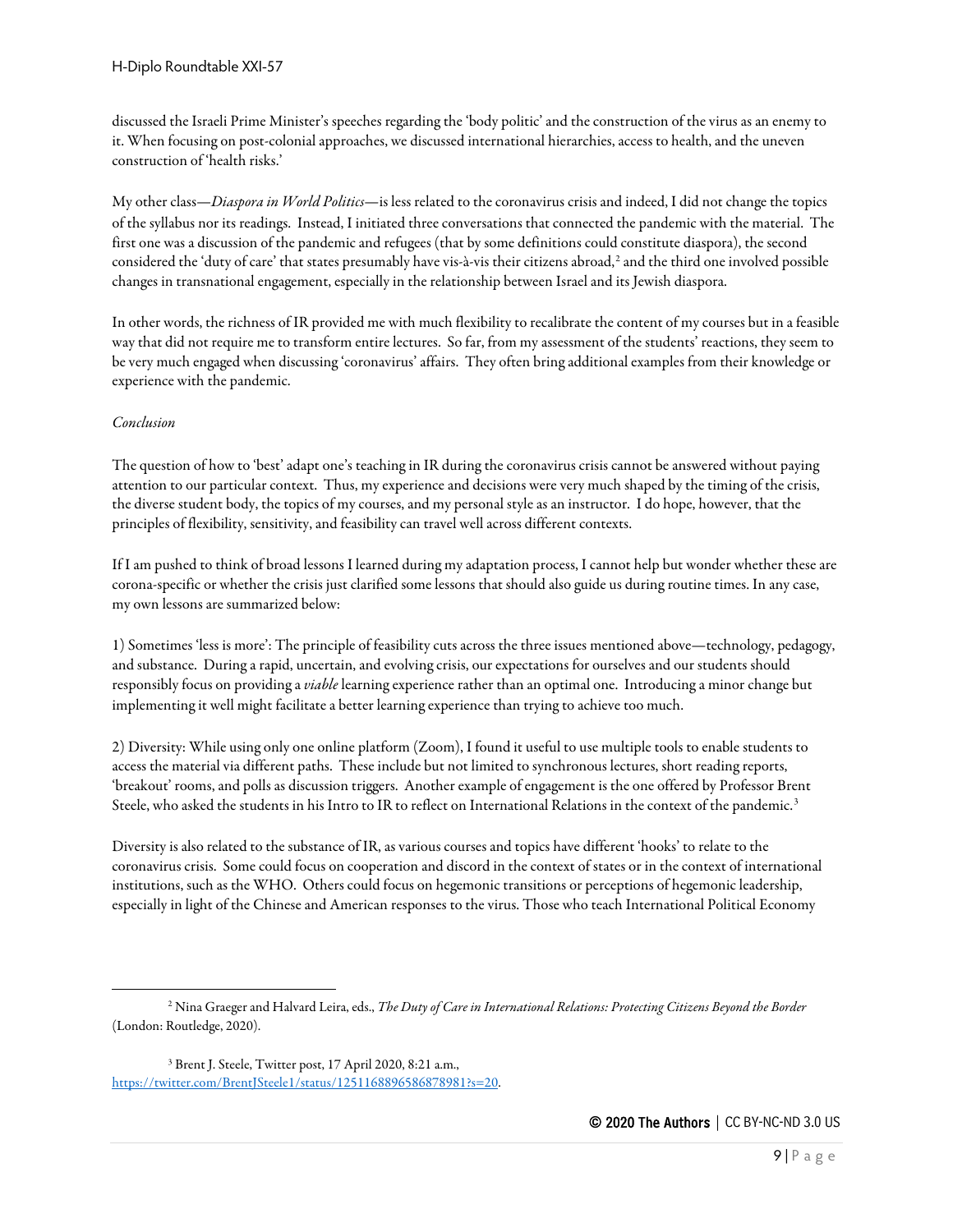could talk about the possible implications of COVID-19 on global trade or global inequality. Those who teach international law also have multiple avenues of discussion, as highlighted in a recent symposium.[4](#page-9-0)

3) Community. The transition to online teaching and my reflections on how to adapt my courses have relied heavily on my peers at the Hebrew University as well as the broader community of IR scholars. Notwithstanding the emotional support provided by a community, I emphasize here the professional benefits of the community as a source for consultation, knowledge exchange, and experience-based advice. For instance, some scholars shared their "global health" syllabi or asking for reading suggestions on the topic.<sup>[5](#page-9-1)</sup> Others have shared their material or ideas regarding how they would teach IR issues in light of COVID-19.<sup>[6](#page-9-2)</sup>

But having a community is also important for our students. By meeting them online once or several times a week, we are allowing them to listen, talk, think, and maybe have some distraction from the disruption of COVID-19. These online sessions help us as much as they help the students—they make us get out of our pajamas, put on a nice shirt, and mobilize positive energies in order to teach.

<span id="page-9-0"></span><sup>4</sup> Barrie Sander and Jason Rudall, "Symposium on COVID-19 and International Law: Introduction," pinio Juris, 30 March 2020[, http://opiniojuris.org/2020/03/30/symposium-on-covid-19-and-international-law-introduction/.](http://opiniojuris.org/2020/03/30/symposium-on-covid-19-and-international-law-introduction/)

<span id="page-9-1"></span><sup>5</sup> For instance, Josh Busby, Twitter post, 15 March 2020, 12:47 p.m. <https://twitter.com/busbyj2/status/1239281459900399616?s=20> and Seva Gunitsky, Twitter post, 2 May 2020, 11:46 a.m., [https://twitter.com/SevaUT/status/1256656251460694018?s=20.](https://twitter.com/SevaUT/status/1256656251460694018?s=20)

<span id="page-9-2"></span><sup>6</sup> For instance, Erin Lockwood, Twitter post, 16 March 2020, 1:39 p.m. in reply to Nathan Jensen, 16 March 2020, 1:18 p.m., [https://twitter.com/erinkaylockwood/status/1239652653396668419?s=20;](https://twitter.com/erinkaylockwood/status/1239652653396668419?s=20) Clare Wenham, Twitter post, 5 March 2020, 4:42 a.m., [https://twitter.com/clarewenham/status/1235546249681657857?s=20;](https://twitter.com/clarewenham/status/1235546249681657857?s=20) Paul Poast, Twitter post, 29 February 2020, 4:17 a.m., [https://twitter.com/ProfPaulPoast/status/1233727889004285952?s=20;](https://twitter.com/ProfPaulPoast/status/1233727889004285952?s=20) Tanisha Fazal, Twitter post, 10 March 2020, 1:23 p.m., [https://twitter.com/tanishafazal/status/1237474088047828998?s=20;](https://twitter.com/tanishafazal/status/1237474088047828998?s=20) Paul Poast, Twitter post, 11 April 2020, 7:27 a.m., [https://twitter.com/ProfPaulPoast/status/1248981050619056128?s=20;](https://twitter.com/ProfPaulPoast/status/1248981050619056128?s=20) Paul Poast, Twitter post, 26 March 2020, 6:47 a.m., [https://twitter.com/ProfPaulPoast/status/1243172840272265219?s=20.](https://twitter.com/ProfPaulPoast/status/1243172840272265219?s=20)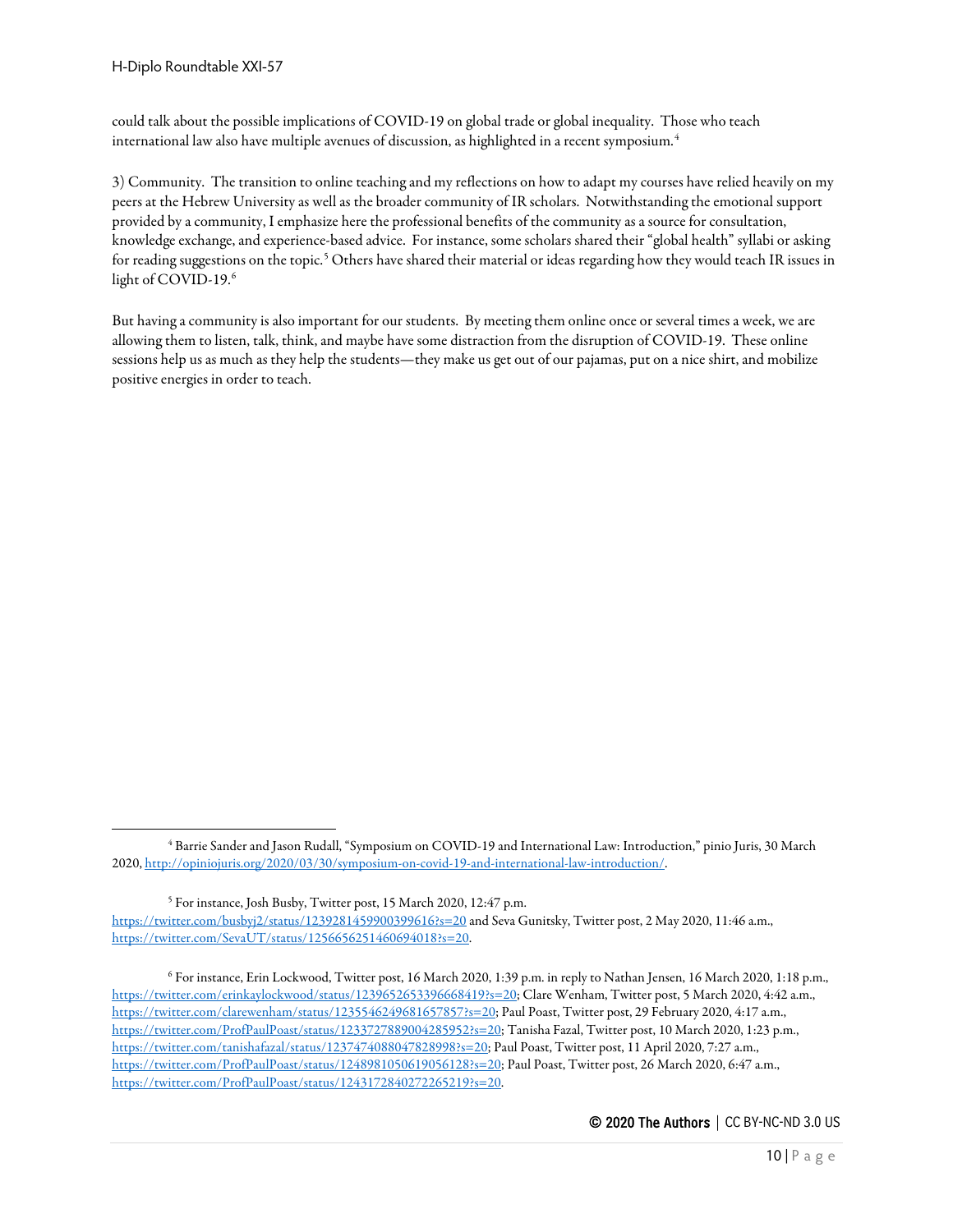# Essay by Alise Coen, University of Wisconsin-Green Bay

<span id="page-10-0"></span>n the spring of 2020, COVID-19 was cast as "the great equalizer"—an impartial disease that "does not see race, religion, color, caste, creed, language or borders before striking."<sup>[1](#page-10-1)</sup> UN Secretary-General António Guterres described COVID-19 as "above all a human crisis."<sup>[2](#page-10-2)</sup> While such descriptions offered a premise of parity, they missed the disproportionately The spring of 2020, COVID-19 was cast as "the great equalizer"—an impartial disease that "does not see race, religitions, caste, creed, language or borders before striking."<sup>1</sup> UN Secretary-General António Guterres describ (dis)ability, gender/gender identity, sexual orientation, refugee status, class and religion."[3](#page-10-3) Teaching International Relations (IR) amid COVID-19 reiterates the disparate effects of pandemics in terms of both asymmetrical impacts among students as well as compounded layers of vulnerability in global politics. As governments and universities face uncertain scenarios in choreographing their reopening, COVID-19 also foregrounds the inevitably messy but important task of grappling with unknowability. This essay advances three pandemic pedagogy motifs: (1) being attentive to how our students' lives are impacted in uneven ways by the pandemic; (2) using the pandemic as a lens for scrutinizing themes of layered vulnerability in global politics; and (3) confronting the inherent unknowability that animates both global politics and teaching amid a pandemic.

## *1. Student Worlds*

More than "indoctrination into the arcane debates of scholarly specialists," students of international studies need "conceptual tools…to make sense of the world they inhabit."[4](#page-10-4) In pursuing this objective, we must also recognize that our students inhabit many worlds. They are discretely positioned within localized structures of privilege and inequity, and these localized positions affect how they engage in learning about international affairs. First, the Coronavirus elevates the importance of considering how students with marginalized identities experience both the pandemic and the study of global politics in distinct ways. Amid rising instances of pandemic-related racial discrimination that disproportionately impact students of color,<sup>[5](#page-10-5)</sup> COVID-19 presses us to reflect more deeply on how our teaching of global politics can better confront racial hierarchies. Some valuable starting points include engagement with recent work on race and IR,<sup>[6](#page-10-6)</sup> as well as pedagogical

<span id="page-10-3"></span><sup>3</sup> Roberta K. Timothy, "Coronavirus Is Not the Great Equalizer – Race Matters," *The Conversation,* 6 April 2020, [https://theconversation.com/coronavirus-is-not-the-great-equalizer-race-matters-133867.](https://theconversation.com/coronavirus-is-not-the-great-equalizer-race-matters-133867)

<span id="page-10-4"></span><sup>4</sup> Patrick Thaddeus Jackson, "'Does It Matter if It's a Discipline?' Bawled the Child," in Andreas Gofas, Inanna Hamati-Ataya, and Nicholas Onuf, eds., *The SAGE Handbook of the History, Philosophy and Sociology of International Relations* (Thousand Oaks: SAGE, 2018), 336.

<span id="page-10-5"></span><sup>5</sup> Rob Mentzer and Miranda Suarez, "As Xenophobic Attacks Increase in Wisconsin, Officials and Advocates Respond," *Wisconsin Public Radio,* 26 March 2020[, https://www.wpr.org/xenophobic-attacks-increase-wisconsin-officials-and-advocates-respond.](https://www.wpr.org/xenophobic-attacks-increase-wisconsin-officials-and-advocates-respond)

<span id="page-10-6"></span><sup>6</sup> See, for example, Alexander Anievas, Nivi Manchanda, and Robbie Shilliam, eds., *Race and Racism in International Relations: Confronting the Global Color Line* (New York: Routledge, 2014); Adom Getachew, *Worldmaking after Empire: The Rise and Fall of Self-Determination* (Princeton: Princeton University Press, 2019); and Randolph B. Persaud and Alina Sajed, eds., *Race, Gender, and Culture in International Relations: Postcolonial Perspectives* (New York: Routledge, 2018). See also Alvina Hoffmann, "Interview - Lisa Tilley," *E-International Relations,* 19 July 2018[, https://www.e-ir.info/2018/07/19/interview-lisa-tilley/.](https://www.e-ir.info/2018/07/19/interview-lisa-tilley/)

<span id="page-10-1"></span><sup>1</sup> "Covid-19 Does Not See Race, Religion or Case before Striking, Says PM Modi," *News18 India,* 19 April 2020, [https://www.news18.com/news/india/covid-19-does-not-see-religion-says-pm-modi-urges-unity-and-brotherhood-in-response-to-virus-](https://www.news18.com/news/india/covid-19-does-not-see-religion-says-pm-modi-urges-unity-and-brotherhood-in-response-to-virus-2584111.html)[2584111.html.](https://www.news18.com/news/india/covid-19-does-not-see-religion-says-pm-modi-urges-unity-and-brotherhood-in-response-to-virus-2584111.html)

<span id="page-10-2"></span><sup>2</sup> "Statement by the Secretary-General on COVID-19," *United Nations Secretary-General,* 8 April 2020, [https://www.un.org/sg/en/content/sg/statement/2020-04-08/statement-the-secretary-general-covid-19.](https://www.un.org/sg/en/content/sg/statement/2020-04-08/statement-the-secretary-general-covid-19)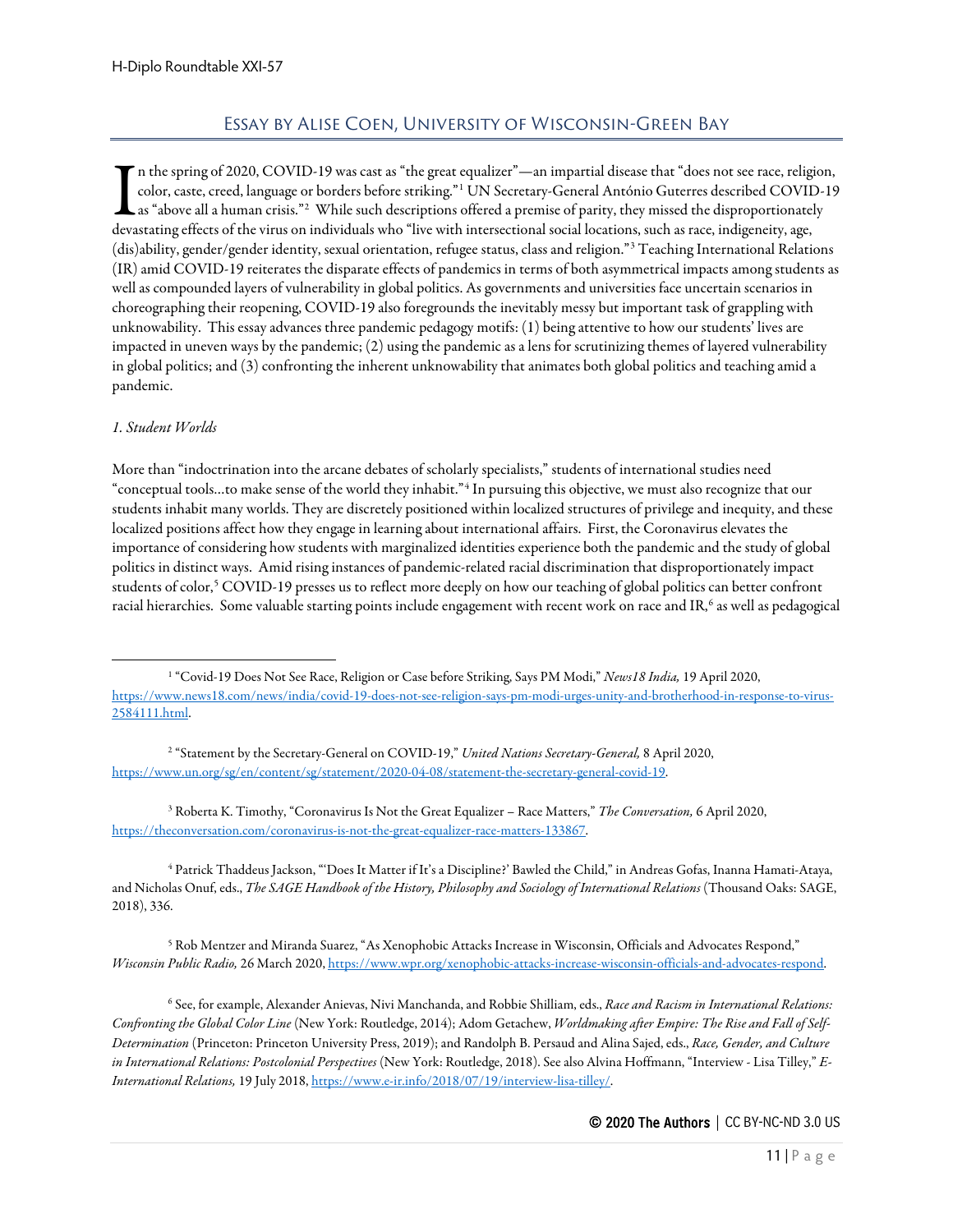strategies for better integrating multiple axes of identity and inequality[.7](#page-11-0) Incorporating content that speaks directly to these axes through current events or historical context offers one pathway. Many of the Hmong-American students I work with, for example, engage in our materials about the Cold War and displacement through prisms of their personal connections to the consequences of U.S. proxy wars in Southeast Asia—including family members who are refugees from those wars. These students often communicate that the integration of content acknowledging the effects of the CIA's Secret War in Laos not only makes our study of IR more meaningful to them, but also assists with navigating issues related to inclusion and belonging.

Second, the pandemic reminds us to consider how our students' encounters with "the workings of power and hierarchies within international relations"<sup>[8](#page-11-1)</sup> can be shaped by their own (dis)advantages within local systems of power and hierarchy. For students who are already balancing academic course loads with long work hours and caretaking responsibilities, COVID-19 intensifies obstacles to health, security, and learning. Better understanding the variation in our students' positions within local systems of privilege and experiences with the Coronavirus can not only help us reflect on best practices for addressing inequity within the classroom,<sup>[9](#page-11-2)</sup> but can also better position us to impart the value of studying global politics in ways that are meaningful to students' lives. Beyond introductions typical at the start of a term, the evolving realities of the pandemic necessitate opening up additional opportunities for our students to communicate about their circumstances and the effects of COVID-19 on their lives. I used weekly email invitations encouraging students to share updates with me about new life challenges brought about by the pandemic. Another strategy is the incorporation of assignments with built-in space for personal reflection. I used a "Foreign Policy Portfolio" project in an upper-level course, with portfolio entry prompts spread across the semester. These prompts are adaptable for accommodating shifting current events and personal reflections that are related to foreign affairs and the pandemic.

For my introductory courses, I used a "Global Politics Reflection Paper" in which students linked a global politics issue of their choosing to aspects of their own lives. Many students chose to write about COVID-19 as a global politics issue, weaving together IR concepts from our course materials, current event research about the international effects of the disease, and their own localized experiences with the pandemic. Examples of personal connections included job and housing loss, family illness, wellbeing issues, and encounters with anti-Asian discrimination. Similar assignments and activities<sup>[10](#page-11-3)</sup> prompting students to draw connections between the global and local effects of COVID-19 can enrich our understanding of the worlds our students inhabit as they navigate the consequences of the Coronavirus on their own lives and on international affairs.

## 2. *Layered Vulnerability*

<span id="page-11-1"></span><sup>8</sup> Frédéric Ramel, "Teaching International Relations through Arts: Some Lessons Learned," *International Studies Perspectives*  19:4 (2018): 360-374, 361.

<span id="page-11-2"></span><sup>9</sup> See, for example, Sara Goldrick-Rab, Jed Richardson, and Anthony Hernandez, *Hungry and Homeless in College: Results from a National Study of Basic Needs Insecurity in Higher Education* (Madison: Wisconsin HOPE Lab, 2017), and Cia Verschelden, *Bandwidth Recovery: Helping Students Reclaim Cognitive Resources Lost to Poverty, Racism, and Social Marginalization* (Sterling: Stylus, 2017).

<span id="page-11-3"></span><sup>10</sup> Note that the assignments and activities described in this essay were used for undergraduate class sections of 35-45 students and were adaptable to remote learning via Canvas.

<span id="page-11-0"></span><sup>7</sup> Amy Cabrera Rasmussen, "Toward an Intersectional Political Science Pedagogy," *Journal of Political Science Education* 10:1 (2014): 102-116.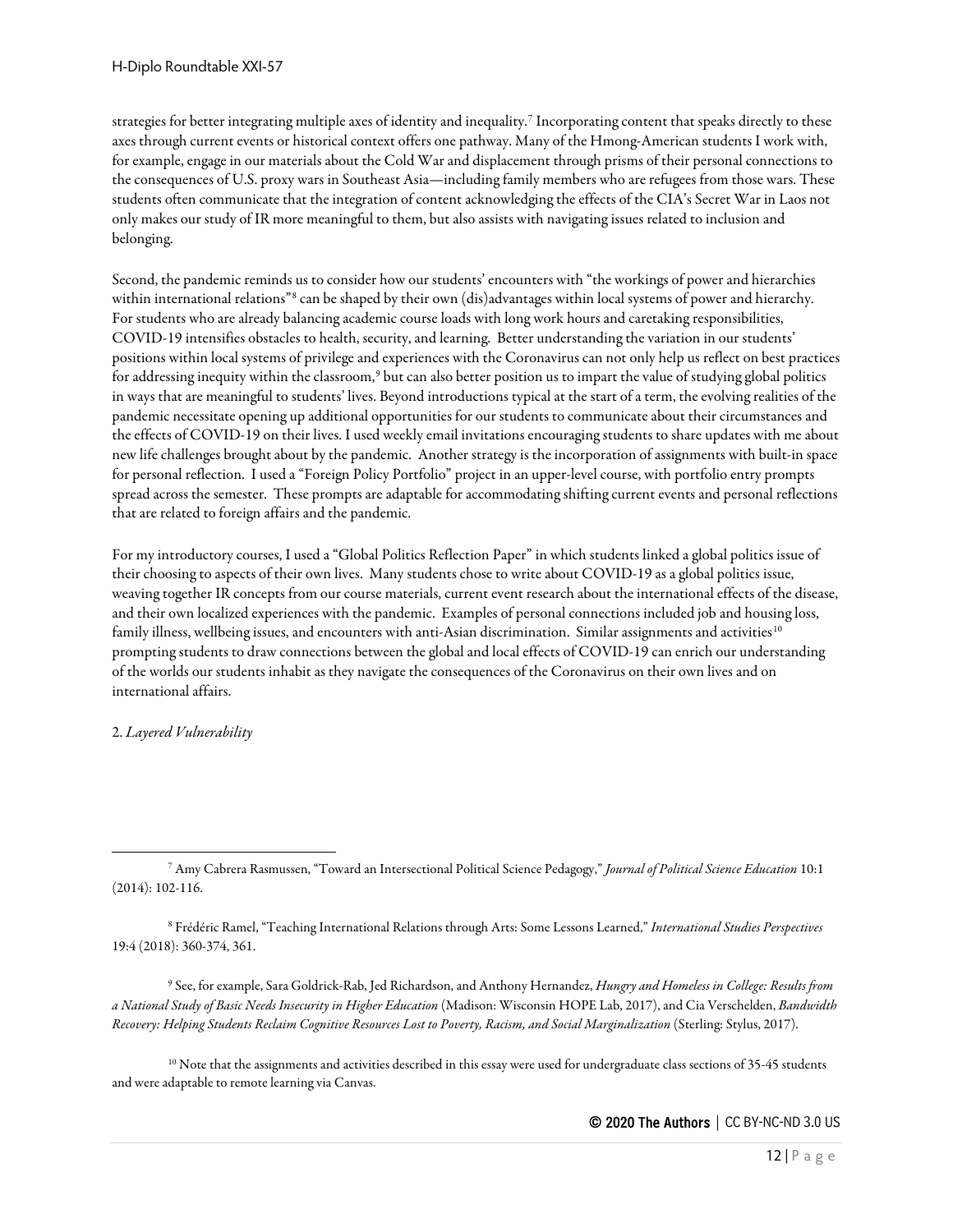That the harshest consequences of pandemics are "disproportionately experienced by the poor and marginalized—globally and within countries"<sup>[11](#page-12-0)</sup> underscores the need to situate COVID-19 within broader IR patterns of overlapping and mutually reinforcing vulnerabilities. Issues such as environmental degradation, human rights violations, displacement, and the spread of infectious disease highlight crosscutting pressures that are shaped by an increasingly dense and interdependent web of political actors.[12](#page-12-1) Prompting students to consider how migrants and refugees are impacted by the pandemic offers one option for bringing to life the intricacies of such multicausal mosaics. For my introductory global politics courses, I developed an online discussion prompt featuring a current event about refugee camp conditions during COVID-19.[13](#page-12-2) The prompt asked students to consider how our course concepts could be applied to the story. In their discussion posts, students noted that the camp residents were not only unable to practice social distancing, but also struggled with basic hygiene and medical needs—recognizing that multiple levels of vulnerability coalesced to heighten the risk of infection. Students also applied concepts related to our study of human rights, human security, state sovereignty, non-governmental organizations, and IR theories, suggesting that this example worked well for positioning COVID-19 within the broader topography of the course.

Similar activities could draw upon current event examples wherein migrants and refugees are prevented from working, accessing aid, or receiving asylum as a result of the Coronavirus, compounding the effects of economic precarity, sanitation shortages, misinformation, and life in high population density enclaves.[14](#page-12-3) Themes of layered vulnerability are also exemplified by the intensification of gender-based violence among migrant women during the pandemic,<sup>[15](#page-12-4)</sup> the suppression of human rights through the use of emergency powers,<sup>[16](#page-12-5)</sup> and the intersection of environmental and food insecurity with the spread of infectious disease.<sup>[17](#page-12-6)</sup> By integrating such examples, IR pedagogy can help students recognize the extent to which power asymmetries and matrices of overlapping insecurities condition global politics. Depending on their own encounters with layered vulnerability during the pandemic, such examples can additionally empower students to contextualize their experiences within prisms of an intertwined local-global nexus—as many students did in the "Global Politics Reflection Paper" described above.

<sup>11</sup> Matthew M. Kavanagh et al., "Ending Pandemics," *Journal of International Affairs* 73:1 (2020): 49-68, 50.

<span id="page-12-1"></span><span id="page-12-0"></span><sup>12</sup> Amitav Acharya, "After Liberal Hegemony: The Advent of a Multiplex World Order," *Ethics & International Affairs* 31:3 (2017): 271-285, 276.

<span id="page-12-2"></span><sup>13</sup> Maxwell Hall, "Two Refugees Explain What COVID-19 Means in Their Precarious World," *World Economic Forum,* 10 April 2020[, https://www.weforum.org/agenda/2020/04/covid-19-poses-its-own-set-of-challenges-for-refugees.](https://www.weforum.org/agenda/2020/04/covid-19-poses-its-own-set-of-challenges-for-refugees)

<span id="page-12-3"></span><sup>14</sup> Justin Schon, "Protecting Refugees in the Middle East from Coronavirus: A Fight against Two Reinforcing Contagions," *Project on Middle East Political Science,* April 2020[, https://pomeps.org/protecting-refugees-in-the-middle-east-from-coronavirus-a-fight](https://pomeps.org/protecting-refugees-in-the-middle-east-from-coronavirus-a-fight-against-two-reinforcing-contagions)[against-two-reinforcing-contagions.](https://pomeps.org/protecting-refugees-in-the-middle-east-from-coronavirus-a-fight-against-two-reinforcing-contagions)

<span id="page-12-4"></span><sup>15</sup> Cathy Mcllwaine, "Living in Fear During the COVID-19 Crisis: Migrant Women with Insecure Immigration Status and Domestic Violence," *King's College London,* 9 April 2020[, https://www.kcl.ac.uk/living-in-fear-during-the-covid-19-crisis-migrant](https://www.kcl.ac.uk/living-in-fear-during-the-covid-19-crisis-migrant-women-with-insecure-immigration-status-and-domestic-violence)[women-with-insecure-immigration-status-and-domestic-violence.](https://www.kcl.ac.uk/living-in-fear-during-the-covid-19-crisis-migrant-women-with-insecure-immigration-status-and-domestic-violence)

<span id="page-12-5"></span><sup>16</sup> Ramya Vijaya et al., "Coronavirus Versus Democracy," *The Conversation,* 6 April 2020, [https://theconversation.com/coronavirus-versus-democracy-5-countries-where-emergency-powers-risk-abuse-135278.](https://theconversation.com/coronavirus-versus-democracy-5-countries-where-emergency-powers-risk-abuse-135278)

<span id="page-12-6"></span><sup>17</sup> Phillip Kleinfeld, "COVID-19 Hampers Response as 'Perfect Storm' of Locusts Builds in East Africa," *The New Humanitarian,* 28 April 2020[, https://www.thenewhumanitarian.org/feature/2020/04/28/locusts-Africa-Kenya-Uganda-Ethiopia-](https://www.thenewhumanitarian.org/feature/2020/04/28/locusts-Africa-Kenya-Uganda-Ethiopia-Somalia)[Somalia.](https://www.thenewhumanitarian.org/feature/2020/04/28/locusts-Africa-Kenya-Uganda-Ethiopia-Somalia)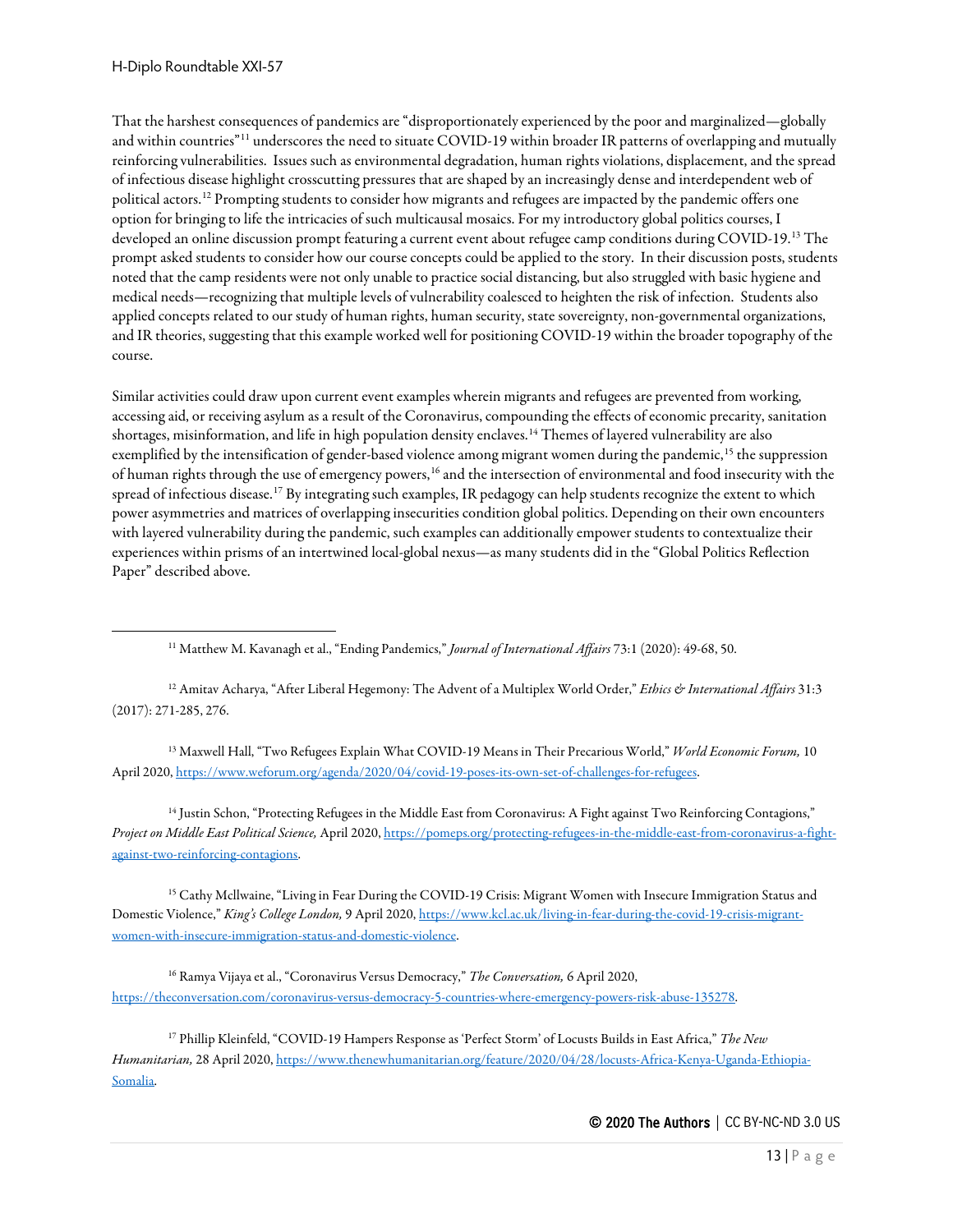## *3. Unknowability*

Neologisms such as *panic-gogy*and *pandemagogy* highlight new normative landscapes encouraging instructors to harness the pandemic as a moment for more critical reflection about the purpose of teaching while simultaneously acknowledging that surviving the semester and "getting through this" might be worthy goals in themselves.<sup>[18](#page-13-0)</sup> The teaching landscape for the year ahead remains ambiguous, with plans for multiple modes of delivery intermingling with decisions to remain online. Amid a wide range of scenarios for returning to the classroom, the pandemic calls attention to the value of wrestling with uncertainty in teaching and in international affairs. IR pedagogy can respond to this indeterminate terrain by explicitly weaving unknowability into the scaffolding of course design—both in terms of assignments that prompt students to think through uncertain outcomes and accommodating fluctuating COVID-19 realities into instruction.

Michalinos Zembylas describes a *pedagogy of unknowing* that provides opportunities for learners to relate to the Other, not "to know" but "to *witness* the unknowable" through reading, watching, and listening to accounts of another's life while recognizing "the contingency of one's subjectivities."[19](#page-13-1) This relates to the previous section on layered vulnerability. Prompting students to engage with the perspectives of refugees, individuals facing the compounding effects of environmental and food insecurity, and others precariously positioned within international and local power structures amid COVID-19 can provoke reflection on the extent to which one's own position constrains knowledge about the world. In discussion posts and final reflections, some students acknowledged how little they knew when encountering these perspectives and recognized their own limitations in fully imagining life under such conditions. Anjali Dayal and Paul Musgrave similarly emphasize the importance of helping students "normalize uncertainty" to better enable them to "see the world as complicated."<sup>[20](#page-13-2)</sup> In my upper level course I used a "Policy Memo" assignment that required students to think through some of the unknowables associated with the foreign policy recommendations they developed on an issue. Students wrote about areas of disagreement among scholars regarding the issue, difficulties in distinguishing between the causes of foreign policy outcomes, and the unpredictability of different political actors involved. Students also noted the uncertain effects of COVID-19 on alliances, trade, travel restrictions, and other factors in forging an indeterminate international political environment. Similar assignments or activities could encourage students to evaluate how the pandemic registers with other aspects of uncertainty in global politics.

In practicing Dayal and Musgrave's notion of "responsible uncertainty"<sup>[21](#page-13-3)</sup> as instructors, we can build some degree of flexibility into our course design in order to anticipate changes in learning formats and shifts in the terrain of international affairs. One approach is to build more "TBD" components into syllabi that allow for instruction changes and the inclusion of new readings that connect the pandemic to IR concepts in valuable ways. Another approach is the use of discussion prompts or other activities organized around current events. The general parameters and learning objectives of such activities can be determined in advance—for example, recognizing layered vulnerabilities in global politics, applying IR theories, engaging with perspectives of the Other, or brainstorming the unknowability surrounding policy outcomes. Sketching out these learning goals prior to the semester facilitates the identification and incorporation of relevant current events that can capture the fluidity of COVID-19's consequences.

<span id="page-13-3"></span><span id="page-13-2"></span><sup>20</sup> Anjali Kaushlesh Dayal and Paul Musgrave, "Teaching Counterfactuals from Hell," *Peace Review: A Journal of Social Justice*  30:1 (2018): 23-31.

<sup>21</sup> Dayal and Musgrave, "Teaching Counterfactuals from Hell," 29.

<span id="page-13-0"></span><sup>18</sup> Kelly J. Baker, "Panic-gogy: A Conversation with Sean Michael Morris," *The National Teaching & Learning Forum* 29:4 (May 2020): 1-3.

<span id="page-13-1"></span><sup>19</sup> Michalinos Zembylas, "A Pedagogy of Unknowing: Witnessing Unknowability in Teaching and Learning," *Studies in Philosophy and Education* 24:2 (2005): 139-160, 151-52.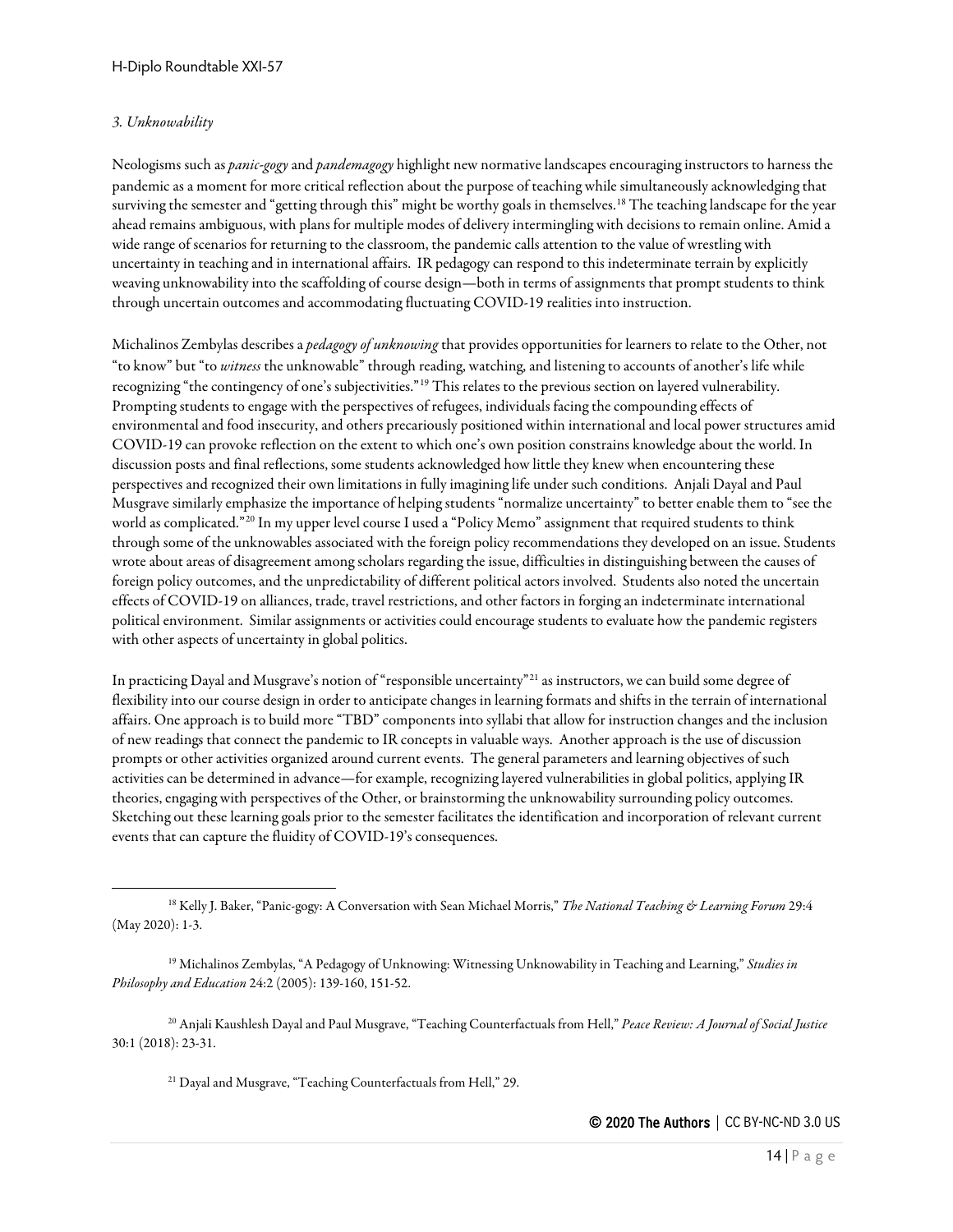Finally, an emerging inventory of pedagogical lessons learned from COVID-19 stresses the need for compassion, empathy, and flexibility in interacting with students.<sup>[22](#page-14-0)</sup> Here, we might easily stumble into an essentialist framing that casts student worlds in terms of a pandemic/non-pandemic binary. Even once the constraints of the Coronavirus are removed, however, these principles remain important to support an approach that is attentive to layered vulnerabilities and uneven student experiences. Recognizing that the power hierarchies our students navigate will persist post-pandemic, we should aim to extend the lessons of COVID-19 into our non-crisis modes of instruction. Examples include sustaining the use of regular messages encouraging students to communicate about their situations and preserving activities that enable us to better understand what challenges students face within localized structures of privilege. As the Coronavirus spotlights the disproportionate effects of poverty, race, and other matrices of marginalization, we are not only pressed to situate these effects within global processes and encounters with the Other, but must also continue to reflect on how our own pedagogy can better promote equity and inclusion.<sup>[23](#page-14-1)</sup>

<span id="page-14-0"></span><sup>22</sup> See, for example, Michelle D. Miller, "5 Takeaways From My Covid-19 Remote Teaching," *The Chronicle of Higher Education,* 6 May 2020[, https://www.chronicle.com/article/5-Takeaways-From-My-Covid-19/248713,](https://www.chronicle.com/article/5-Takeaways-From-My-Covid-19/248713) and Danielle B. Schwartz et al., "Educators Reflect on the COVID-19 Crisis," *The National Teaching & Learning Forum* 29:4 (May 2020): 3-7.

<span id="page-14-1"></span><sup>&</sup>lt;sup>23</sup> For some helpful starting points, see Dan Bousfield, Heather Johnson, and Jean Michel Montsion, "Racialized Hearts and Minds: Emotional Labor and Affective Leadership in the Teaching/Learning of IR," *International Studies Perspectives* 20:2 (2019): 170- 187; Rasmussen (2014); Verschelden (2017); and Rongal D. Watson, "Hard Truths: The Importance of Teaching Race in Introductory American Government and Politics for Undergraduates," *Journal of Political Science Education* (2019), DOI: [https://doi.org/10.1080/15512169.2019.1693395.](https://doi.org/10.1080/15512169.2019.1693395)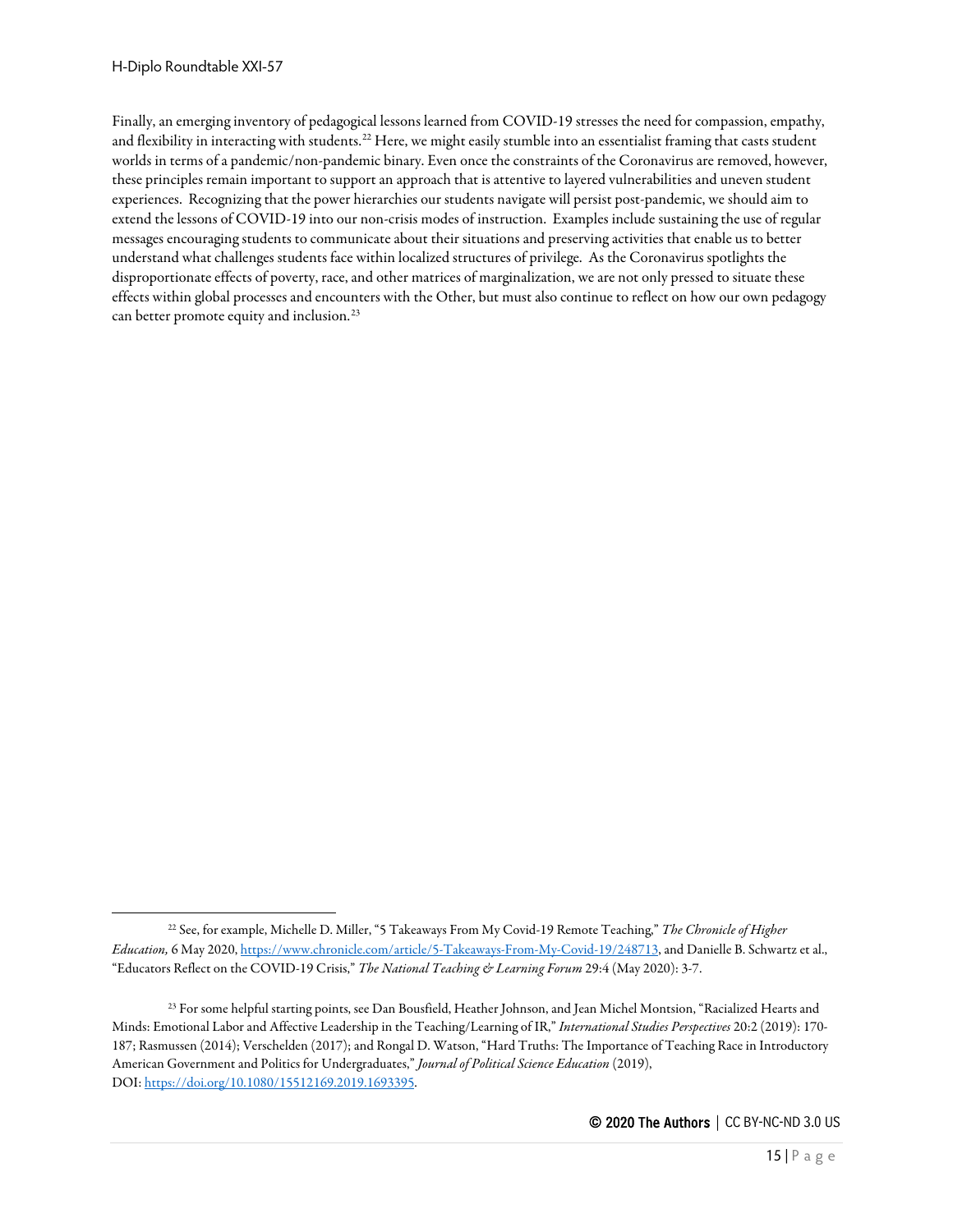# <span id="page-15-0"></span>Essay by Nicole Wegner and Laura J. Shepherd, The University of Sydney

"Teaching is impossible. Learning is unlikely. Why then enter the classroom? This is the question that is left. If we pose it non-rhetorically, it creates thinking space. My answer: we enter the classroom to encounter others. With them, we can meditate on the possibility of our own learning. All else is posing."<sup>[1](#page-15-1)</sup>

ow can we create thinking space? Our worlds are colliding. All of us come to the classroom with our prior knowledge, experience, commitments and blind spots from the worlds that we inhabit, worlds that are, in the words of Himadeep Muppidi, "distinctive and meaningful" to us.<sup>[2](#page-15-2)</sup> We have to give of our own distinctive and I wo can we create thinking space? Our worlds are colliding. All of us come to the classroom with our prior knowledge, experience, commitments and blind spots from the worlds that we inhabit, worlds that are, in the words encountered, engage and be engaged. Learning happens in the spaces between those worlds, distinctive and meaningful as they are. Venturing between, reaching out across those worlds takes courage. We can be caught, in the pedagogical moment, in a prismatic relationship with so many selves and others. In the day to day of our professional lives, in the time before,<sup>[3](#page-15-3)</sup> Naeem Inayatullah's essay on teaching is a reminder of the hubris manifest in our positioning of ourselves as 'teachers.' In the classroom, we encounter worlds together and we "meditate on the possibility of our own learning,"<sup>[4](#page-15-4)</sup> Rarely do we teach.

Now, in this time more than ever, we need to re-visit, and re-imagine what we think we are doing in and with our pedagogy. Our worlds, and the worlds of our students, are in radical collision; our private spaces have been "requisitioned"[5](#page-15-5) and our classrooms are our bedrooms, our living rooms, our gardens. Our students are learning—or so we assume—not in our carefully constructed scholarly communities but alone, from their own requisitioned spaces. The dominant practice of synchronously teaching through video conference technology involves an unsettling invasion of our previous 'private' spaces; our worlds collide as we peer into each other's most intimate spaces to work, teach, and engage.[6](#page-15-6) While the lecture theatre may have provided the physical, 'public' space for our previous pedagogical encounters, our place in these spaces has always been separate. Now, our worlds collide, and we don't know yet what our pedagogy may enable, because many of us (the authors included) are neither skilled nor experienced in enabling encounters remotely.<sup>[7](#page-15-7)</sup>

We have always been concerned with inclusive pedagogy, and as we have witnessed the scramble to reconfigure our offerings, to transform a curriculum planned around hours of face-to-face encounters into a series of remote lessons or online classes, we increasingly see a need to return to the principles of universal design for learning (UDL). Simply put, these principles

<span id="page-15-1"></span><sup>1</sup> Naeem Inayatullah, "Teaching is Impossible: A Polemic," in *Pedagogical Journeys through World Politics*ed. Jamie Frueh (Basingstoke: Palgrave, 2020), 18.

<span id="page-15-2"></span><sup>2</sup> Himadeep Muppidi, "Teaching Critical Thinking!? Strategies, Tools, and Methods," comments from roundtable discussion held at 58<sup>th</sup> annual convention of the International Studies Association in Baltimore, 22-25 February 2017.

<span id="page-15-3"></span> $3$  This is how time is measured now: there is before, and there is now, and there is occasionally tomorrow, or next week, of after. And we are suspended always in between.

<sup>4</sup> Inayatullah, "Teaching is Impossible," 18.

<span id="page-15-5"></span><span id="page-15-4"></span><sup>5</sup> Fiona Jenkins, "Did our employers just requisition our homes?," *The Canberra Times*, 4 April 2020, [https://www.canberratimes.com.au/story/6701054/did-our-employers-just-requisition-our-homes/.](https://www.canberratimes.com.au/story/6701054/did-our-employers-just-requisition-our-homes/)

<span id="page-15-6"></span><sup>6</sup> Dr. Raul Pacheco-Vega, Twitter post, 21 April 2020, 10:48 a.m. [https://twitter.com/raulpacheco/status/1252398875245023238.](https://twitter.com/raulpacheco/status/1252398875245023238) 

<span id="page-15-7"></span><sup>7</sup> There are many hundreds of online Political Science and International Relations programs worldwide, and many hundreds of people who *are* skilled and experienced in designing remote learning. We recognise, and value, the scholarship and practices these people share, which we continue to learn from. If you are one of these people: this essay is probably not for you.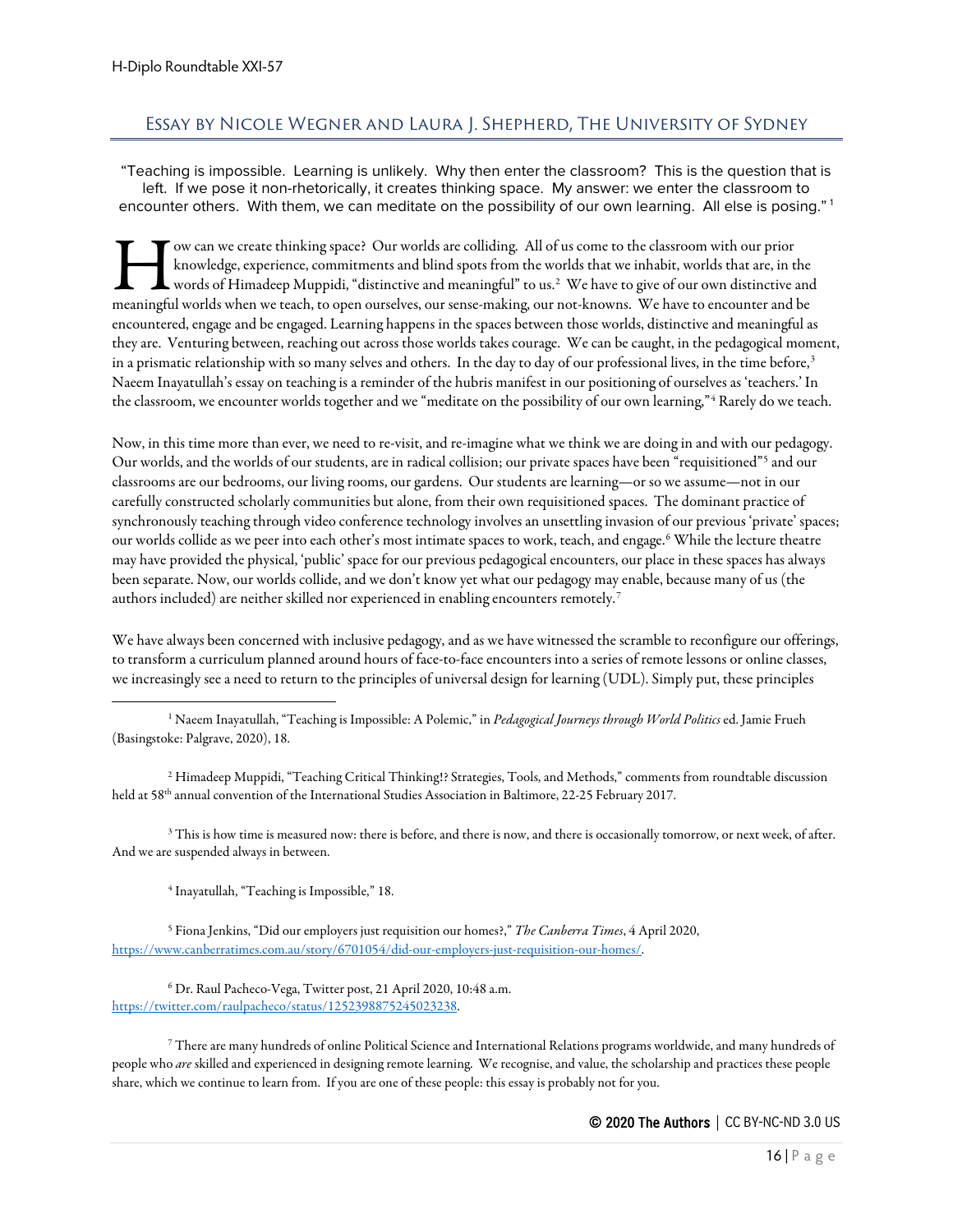require *multiple modes of representation* with learning activities, creating flexibility for learners in the way that they can access the learning material, and *multiple opportunities for expression* throughout the learning activities, creating flexibility for learners in the ways that they can demonstrate thoughtful engagement with the learning materials.<sup>[8](#page-16-0)[9](#page-16-1)</sup> These principles were important for pedagogy before; now, as our students collide with our expectations, are tangled in our inexperience and our arrogant insistence that we can teach now as we taught before, these principles are a buffer that might protect all of us from the damage that otherwise is likely to be sustained.

Multiple modes of representation are particularly important in the design of online and remote learning because online and remote learning is inherently challenging; students lack a number of physical supports present in the face-to-face classroom. Their home environments are unlikely to contain the type of designated space for which they can learn in an interrupted manner. Family members and roommates not-so-quietly mill in the background, laptops are balanced upon legs while propped up on the bed (perhaps the only space with a closed door), worksheets are strewn across the kitchen table. For many, it means competing for slow bandwidth with other household members streaming online, or having to view materials on a 5" smartphone screen. Students juggling care responsibilities coupled with the unpredictable needs of small children or other dependents means that a one-hour Zoom session may be riddled with interruptions. Students with hearing disabilities or those learning in a second language may struggle with the competing sounds of the household with patchy audio in a synchronous Zoom classroom. While the classroom has never been an equalized space, it has been a reserved space for engagement. Our new requisitioned spaces function as multi-spaces and our attention is scattered within our homes and between our screens. This is teaching, and learning, as worlds collide.

Multiple opportunities for expression create flexibility for students to demonstrate engagement and understanding in ways that create no disadvantage for any cohort within the class. UDL principles in face-to-face learning, for example, mean that learning should never be assessed solely in long-form writing, or in timed unseen examinations; a variety of assessment tasks and types reduces the stakes and (hopefully) thus diminishes the corollary anxiety a student might feel. Multiple opportunities for expression enhances student wellbeing as well as more accurately reflecting their learning throughout a course or module—if a student who struggles with writing is only ever assessed by essay, the depth of their understanding may never be revealed, but if that same student is tasked with developing a podcast, slide deck, or short video they might shine. Online, these multiple opportunities for expression also allow student to work around technological limitations, and to leverage their talents to support their best achievement, at time in which moments of self-realisation and joy are more precious than ever.

How then, practically, might we rethink how we can deliver our courses in a way that draws upon UDL while recognizing the unique and challenging conditions created by learning in/from (through?) worlds in collision? We propose that there are some broad principles that can be used in our pedagogical approaches to emergency learning to help alleviate some of the tensions and magnified inequalities.

—

1. Do not demand your students' uninterruptable, regularly scheduled time as a mandatory component for accessing learning materials, but allow opportunities for synchronous engagement, recognizing that these synchronous activities should only be a small portion of overall learning experience.

<sup>8</sup> CAST, *Universal Design for Learning Guidelines*, version 2.2.2018[, http://udlguidelines.cast.org.](http://udlguidelines.cast.org/)

<span id="page-16-1"></span><span id="page-16-0"></span><sup>9</sup> CAST, *Universal Design for Learning Guidelines*, also lists 'multiple means of engagement' as a core principle of UDL, but given that we are writing from and to a community of tertiary-level educators, means of engagement is often constrained by the requirements of the program and the approved curriculum. We focus here, therefore, on the remaining two principles that can reasonably inform our regular teaching practices.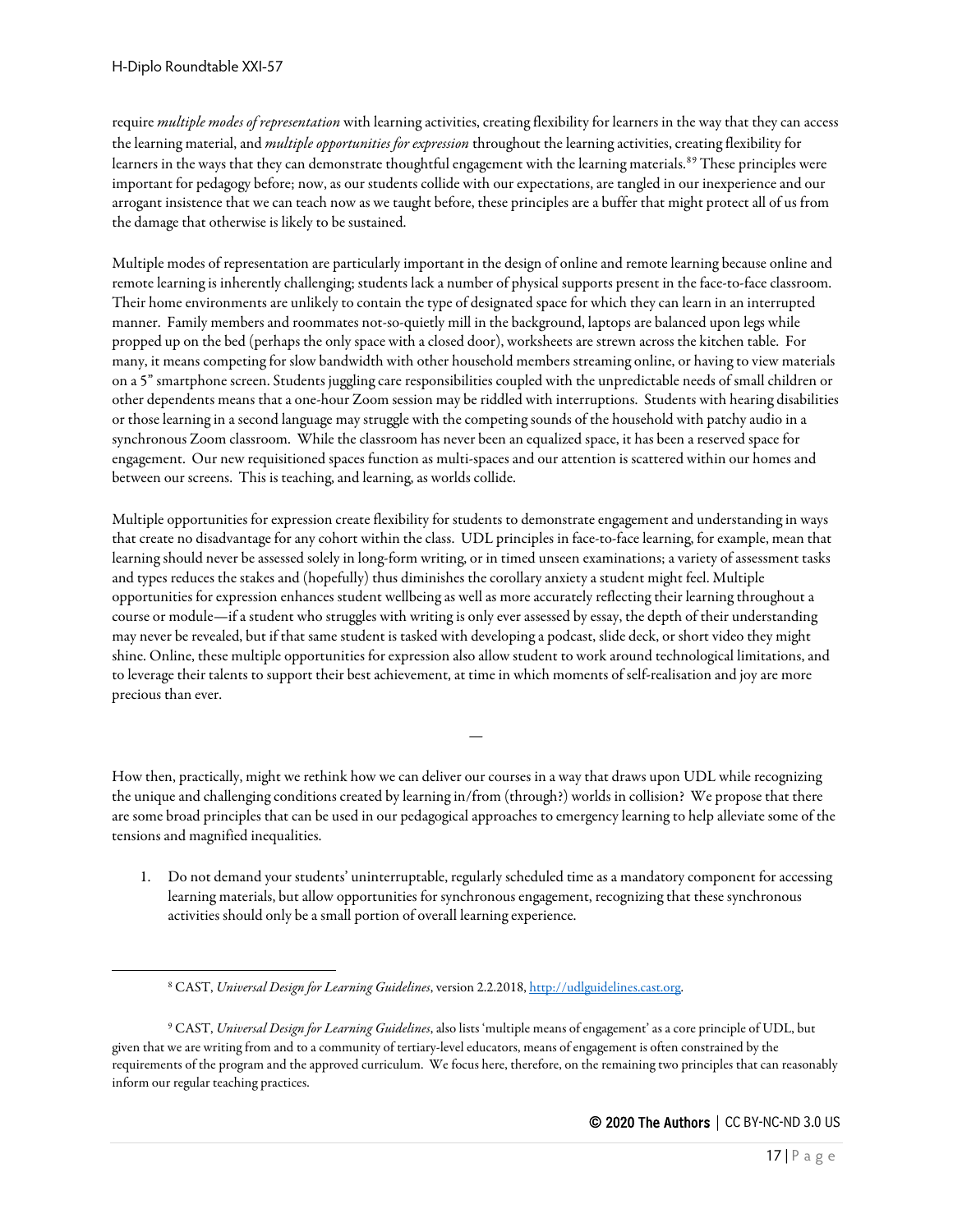We are not suggesting that synchronous engagement should be done away with altogether. There are very good reasons (particularly reasons of care, connection, and wellbeing) why we might want to check in with our students regularly. But mandating synchronous learning exacerbates the existing inequalities of access and resource among our student population; we would thus recommend offering the flexibility of asynchronous engagement with optional synchronous connections and one-to-one check-ins as needed, and where this is possible without overwhelming the instructor.

2. Develop supplementary materials with clear instructions that learners can access at a convenient time, with clear expectations that are repeatedly enforced.

It is easy to forget that we are 'experts,' to take for granted that students travel with us in lockstep as we journey through our learning materials, but this is more likely not the case. While in face-to-face learning, it is important to provide plenty of opportunity for students to check their understanding and for instructors to ensure that they are bringing every student with them as they proceed through discussion. In online and remote learning this is even more critical. Disparate senses of empowerment or entitlement that manifest in our classrooms—entitlement to interrupt discussion with questions, entitlement to ask for a recap or an alternative explanation—might be exacerbated in online and remote learning environments, in the absence of most non-verbal cues and other social indicators. Students may be wary of interrupting without a way to gauge how much interaction is expected or required. The power dynamics that have always existed in classroom encounters are amplified when we cannot gauge our relationship and our place in relation to others. It is very difficult to 'read the room' when the room is virtual. Learning materials should therefore offer multiple re-statements of key information, and ideally include section breaks with summaries of each section included as well as an opportunity for students to complete a self-evaluation to check understanding against key learning objectives. Building in opportunities for self-evaluation also encourages students to "meditate on the possibility of their own learning," as Inayatullah puts it, which itself is valuable learning.

3. Consider what demands your assessments require; grading and evaluation in emergency reflects not only merit, but privilege.

While UDL promotes multiple modes of evaluation, we are no longer teaching and learning in reserved spaces. Many physical university libraries have been closed. Assessments must be completed within the requisitioned home-work space. The availability of uninterrupted time within this space, in addition to the physical conditions of the home-work space will influence students' ability to meet assessment criteria effectively. We must be increasingly aware of the ways that ranked performance—grading—is not simply an indicator of merit. Grading is also likely to privilege students that have the luxury to 'carry on' as normal with the needed supports, and disadvantage students without entitlement to the resources needed to succeed. Does your class design require students to complete a timed exam, invigilated remotely in a limited time frame? Must students be required to interact with one another in particular ways with limited timelines to complete a joint project? These two scenarios may restrict the ability of students to effectively complete their assessments. Instructors may wish to implement pass/fail designations or carefully consider how they can accommodate students with restrictions on time and infrastructure. Presently, while magnified inequalities of the home-work space cannot be solved by pedagogy alone, awareness of these issues should inform how our assessments are created and evaluated. Importantly, the one element that instructors can exert control over is how they might compassionately accommodate students.

4. Set flexible deadlines, and respond with compassion when those deadlines are too much for students.

<span id="page-17-0"></span>A pedagogy of compassion is always our touchstone, the guiding aspiration to which we return again and again after we (inevitably) fail in new and interesting ways to connect with our students and their worlds. Now, as these worlds are in collision, compassionate practice is more necessary than ever. bell hooks describes love "as a combination of care, commitment, knowledge, responsibility, respect, and trust"[10](#page-17-0); these are the values that structure our learning design and that

<sup>10</sup> bell hooks, *Teaching Community: A Pedagogy of Hope* (London: Routledge, 2003), 131.